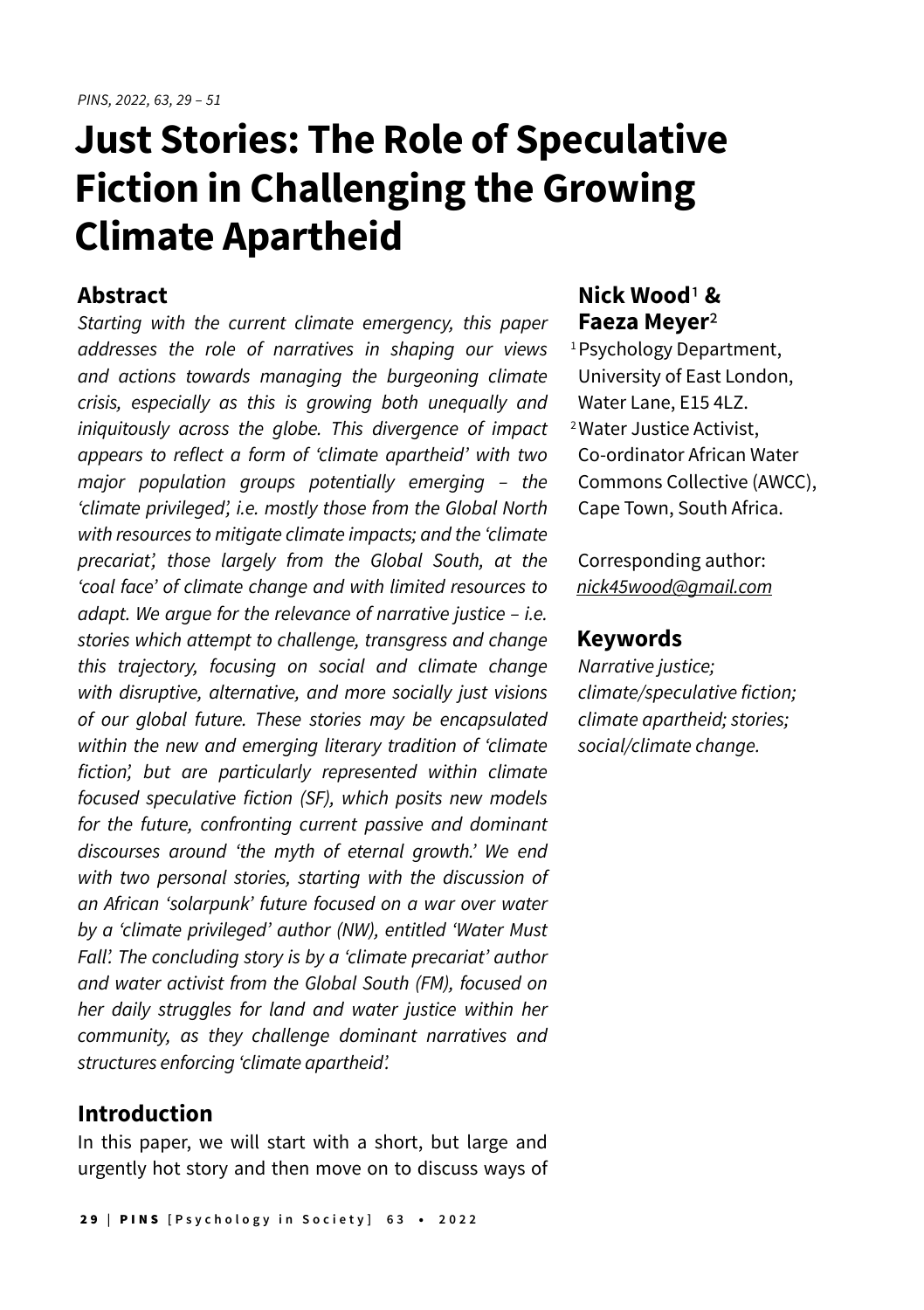using stories: both fiction, specifically speculative fiction (SF), as well as harnessing other (often marginalised stories) to try and find solutions to the current (and growing) climate crisis. This paper will thus foreground narrative approaches and, given an emerging form of 'climate apartheid', we will make a particular argument for *narrative* justice as an essential component to finding 'answers' - i.e. our stories need to be both radical and inclusive to find solutions fit for the majority of the Earth's inhabitants (and not just limited to human life too). To illustrate, the use of SF to address the issue of ongoing systemic racism (in the US and beyond) in the anthology **Octavia's Brood** will be unpacked (Thomas, 2016).

The paper will then discuss the climate crisis, emphasising the unequal and unjust nature of this crisis, akin to a form of 'climate apartheid'. We will further develop the idea of using fiction to address climate issues, highlighting the rise of 'climate fiction'. Given the adage that the personal is political, we will intersperse our accounts with relevant elements of our own life stories too, which carry their own lived veracity – this will include references to climate fiction and the first author's second SF novel **Water Must Fall** (2020).

Finally, from fiction to fact – we will end with the power of a 'personal' story by Faeza Meyer, addressing one notable climate challenge – the need to preserve the rights of all, to access a rapidly dwindling global supply of fresh water (IPCC, 2021). This is a personal and powerful story which will provide a fitting ending and will thus be followed by only a brief conclusion. As Faeza argues, water rights are enshrined in Chapter Two of the South African Constitution: s27 (1b): "Everyone has the right to have access to sufficient food and water." The realisation of this right, however, remains a fraught and contested challenge, for all too many citizens of South Africa – and this theme is currently echoed for multitudes across the globe (Subramaniam, 2018).

This emphasis on narrating social and community justice, echoes the current movements within psychology focused on liberatory, decolonial and critical approaches within the profession, as partially represented in the recent narrative review on psychological perspectives and climate justice/apartheid (Barnwell and Wood, 2022; Barnwell, Stroud and Watson, 2020); for additional references see: Kessi, Suffla and Seedat, (2021); Suffla and Seedat, (2021).

# **The Short, Hot Story**

"It is unequivocal that human influence has warmed the atmosphere, ocean and land. Widespread and rapid changes in the atmosphere, ocean, cryosphere, and biosphere have occurred." (IPCC, 2021, SPM-5).

These are the chilling opening two lines, from the Intergovernmental Panel on Climate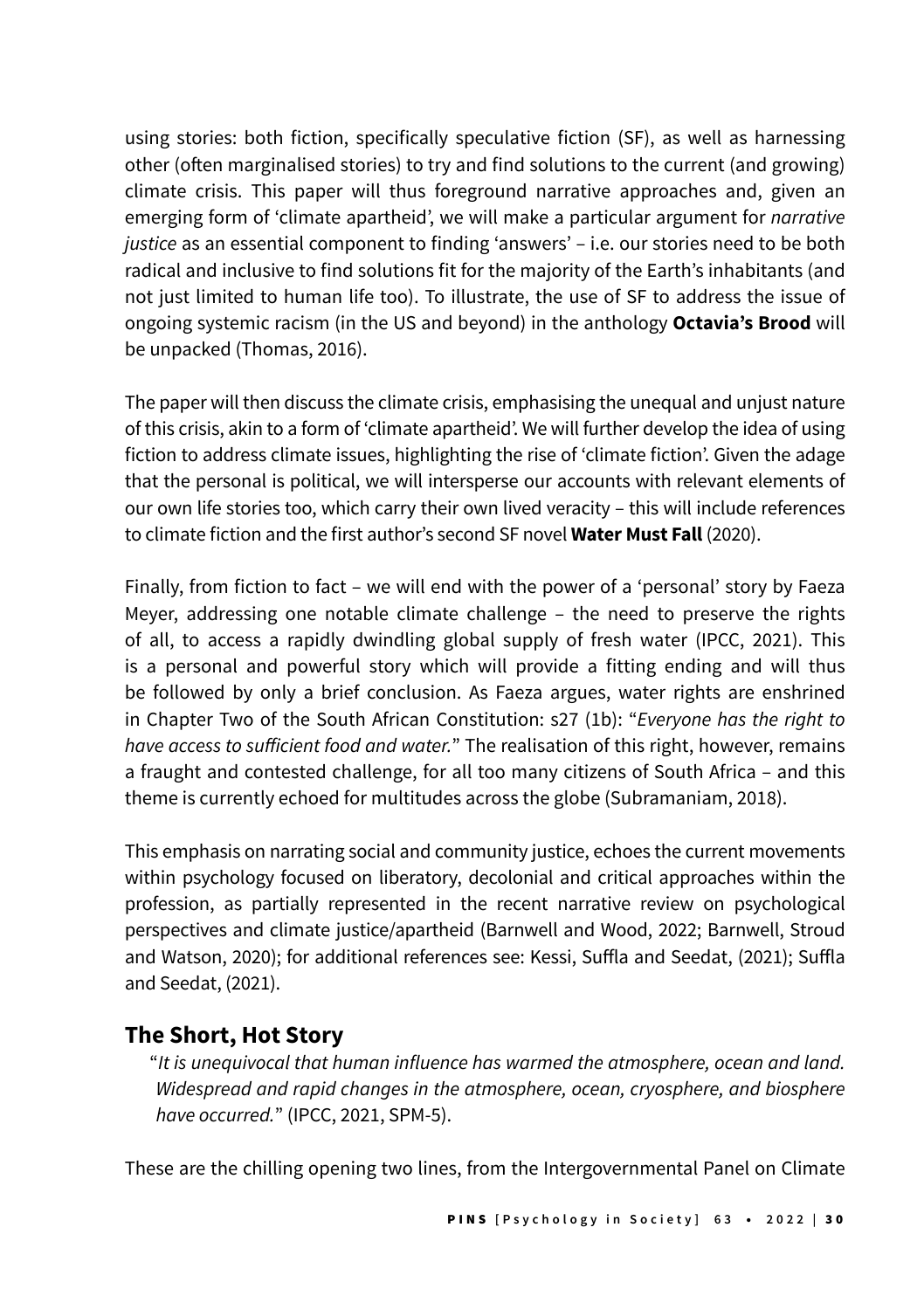Change's (2021) latest report IPCC AR6 WG1. Yet, they are also the start of a story. We are not suggesting that this account is fiction but reasserting that narrating 'stories' is an ancient, lasting, and universal way humans have developed, to make sense of themselves and the world, and this includes linking together a series of facts (or events) from which to derive meaning, some of which may be 'hidden' (Bruner, 1990; 1991; Henkeman, 2019). This opening story from the IPCC is unfortunately all too overt and 'real' – the world is heating up and this is 'unequivocally' our fault.

This is, however, a huge and constantly emerging story and with no definitive end in our lifetime – a bleak foreboding for the future. How can we prevent ourselves from being overwhelmed by the sheer immense scale of this unfolding planetary tragedy, apart from resorting to the defence of denialism or conspiracy theories (Glorfeld, 2018; Marshall, 2014)?

One way may well be with the creation of more stories – but stories of resilience, transgression, and transformation – stories underlined by narrative justice, including stories from the 'margins' (Bell, 2019; Canham and Langa, 2017; Denborough, 2018: Lau and Seedat, 2016; Lau, Suffla and Kgatitswe, 2017). Not just stories of fiction and facts, but stories of human lives already at the forefront of fighting for climate mitigation – and against the huge global inequalities that are driving our planet towards a form of catastrophic 'climate apartheid' in the first place (Barnwell and Wood, 2022; Rice, Long and Levenda, 2021).

# **The Unequal Climate Story**

Historically, climate change has been driven by the (colonial origins) industrial capitalism of the West/Global North, aided and abetted more recently, by rapid Chinese (neo-colonial) development and expansion for resources (Nixon, 2011; Voskoboynik, 2018). This (historically racialised) capitalism has been both normalised and posited as an inevitable process of 'industrial development' that will characterise *all* societies, and has been held up by the west (and instruments of the west/Global North), such as the World Bank and International Monetary Fund (IMF) as *the* aspirational model for global development (Hickel, 2017). This grand neo-liberal narrative of societal development has also been hammered home by a phrase coined by the deceased Conservative British ex-Prime Minister, Margaret Thatcher: 'TINA': there is no alternative.

However, this system has proved to be devastating for both the planet and almost all who are its exploited source of workers, or otherwise discarded casualties of the system. Multinational corporations continue to carry on a neo-colonial pillage of the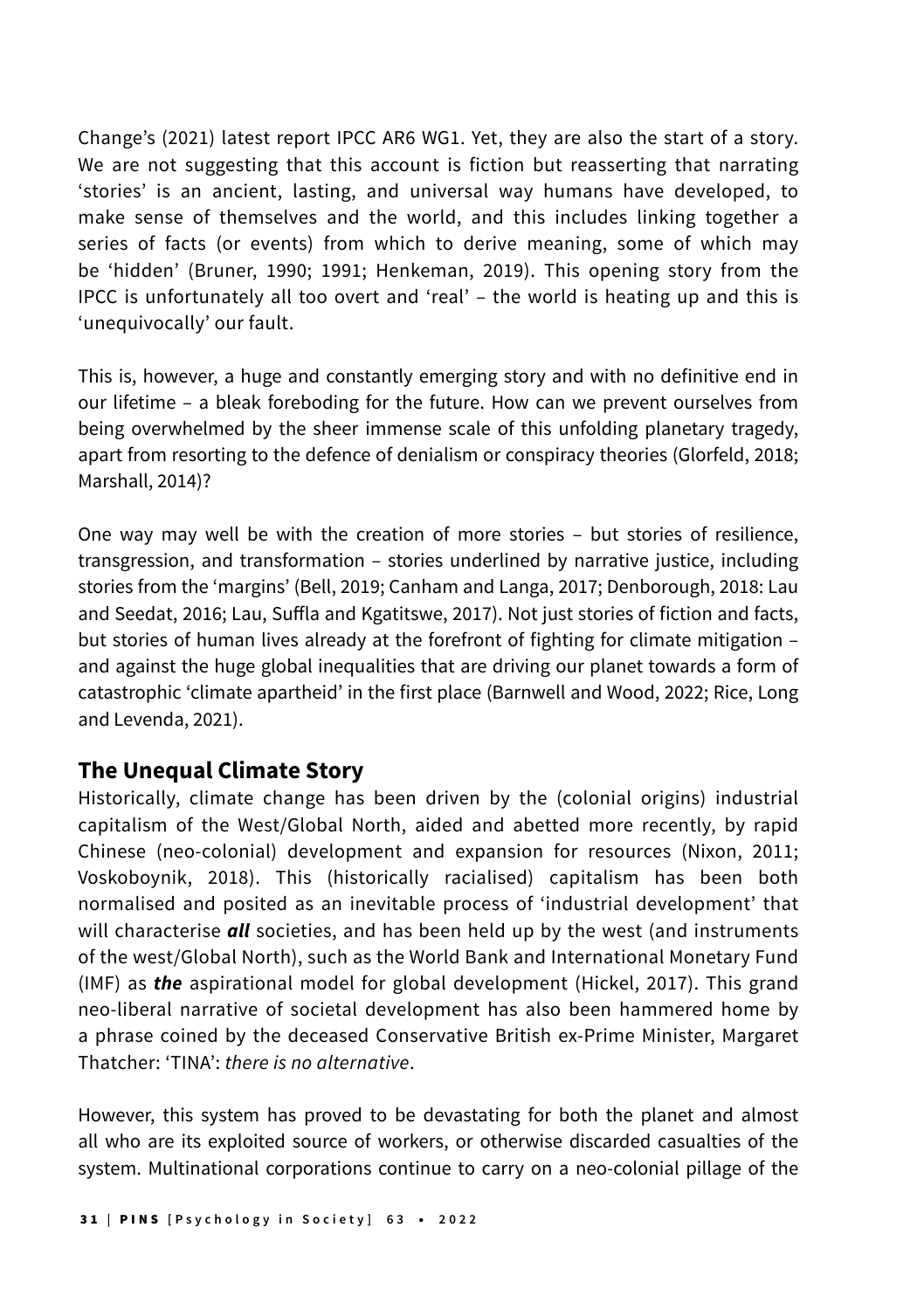last, dwindling resources left on a planet that is slowly being brought to the boil, under the weight of polluting atmospheric by-products (Nixon, 2013).

Although many climate activists (including African) preceded Thunberg (2019), it was she who captured the western media's attention, and laid down the public gauntlet around capitalism's enduring 'fairy tales of eternal economic growth,' i.e. excessive consumption (primarily by 'the richest one percent') that leads inexorably towards resource exhaustion and climate catastrophe (Unigwe, 2019). Again, though, echoing the theme of racism above, the starkly negative comparative reception of the Ugandan climate activist, Vanessa Nakate – at the hands of western media – was centred in a form of active erasure (Rafaely and Barnes, 2020). For it is consistently those with the least, who continue to pay the heaviest price. As Rice, Long and Lavenda (2021) argue, climate responses – akin to the impact of Covid and Covid vaccine nationalist responses – have tended to favour the Global North, further entrenching existing disparities and global inequalities, resulting in the emergence of 'climate apartheid' (Alston, 2019).

This development is rooted in the legacies of colonialism, racialised capitalism and hetero-patriarchy, which render many communities – particularly within the Global South – as oppressed, marginalised and implicitly 'expendable'. As outlined by Rice et al. (2021: 3) this coproduces two global populations: the 'climate privileged', with wealth and position to allow mitigation of climate impact – and the 'climate precarious', those without sufficient resources and who are most vulnerable to harm and enforced displacement.

Alongside this are differences around land 'ownership' and access to safe built environments, as well as issues around climate migration, citizenship (which can be bought, by those with the means) and the nationalist tightening of global borders. Those identified as the most vulnerable amongst this climate precariat are 'indigenous populations, BIPOC, women, and LGBTQ+' (Thomas, et al., 2019). Additional to this list, the materially poor, aged and ill/disabled are especially vulnerable as well (Rice et al, 2021). Given all of this, how, then, can we build a more just and inclusive climate future, as workable alternatives to 'TINA'?

The two authors of this paper represent these populations – the first author (NW) carries white climate 'privilege', although born in the Global South (Zambia), he is resident in the North and has access to resources, to assist adaptation. The second author (FM) is part of the global majority, who are 'climate precariat:' – she is BIPOC and has written about being homeless and landless, in the country of her birth and ancestry (South Africa). Notwithstanding this, we propose that stories (as well as ensuing action/praxis) are one way forward for human and planetary survival.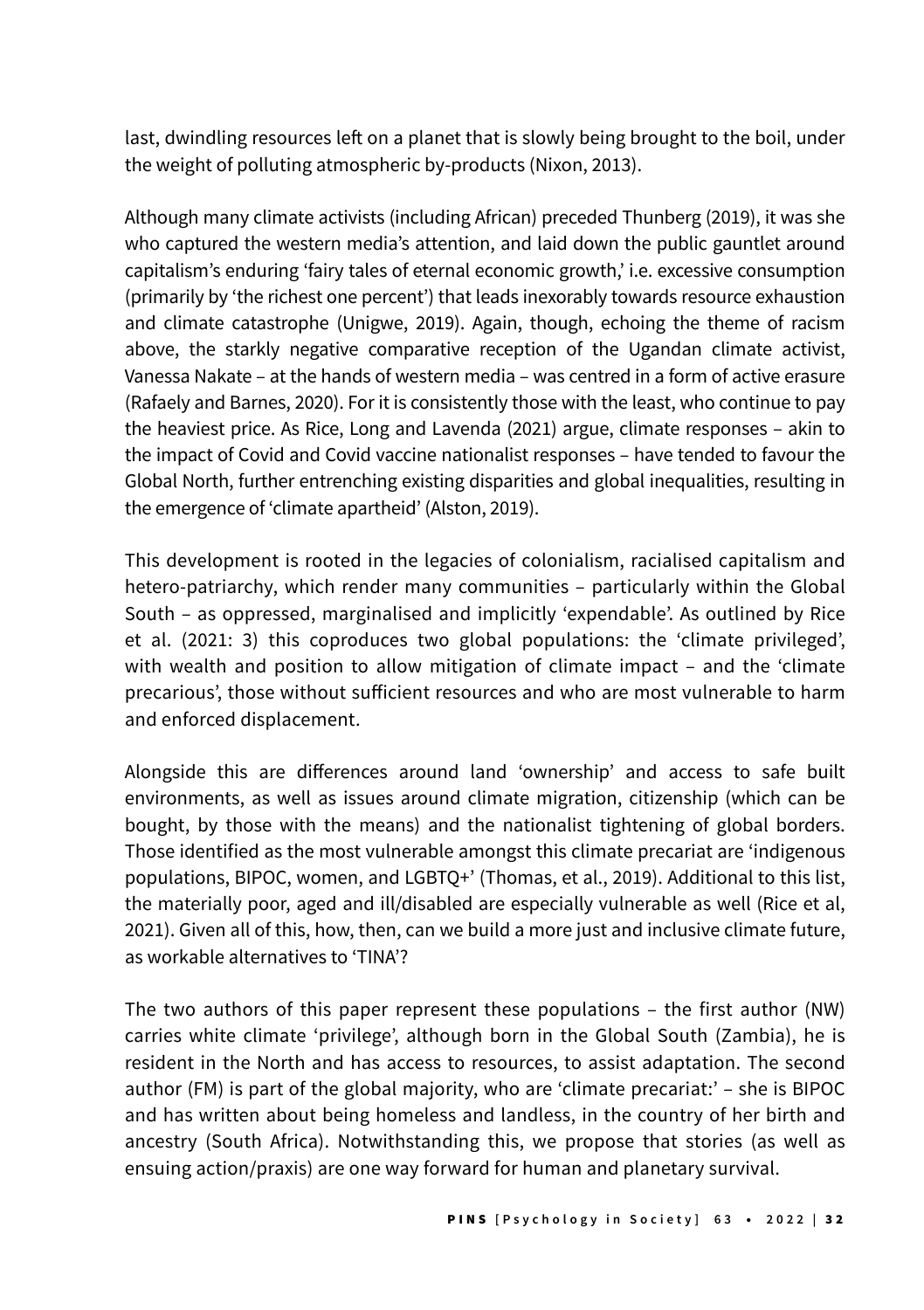# **Climate Fiction: Creating New Climate Stories and Futures** *Why Fiction?*

We live in an increasingly polarised world where rational debates are harder to hold. Studies in attitude formation have shown that pre-existing assumptions and beliefs shape attitudes far more actively (and rigidly) than later rational discussion (Maio et al., 2019). Political and religious affiliations and 'us-them' reasoning ring-fences the scope for reasonable attitude change. As Marshall (2014) has stated, people mainly argue from pre-existing ideological positions and cherry pick 'facts' to bolster their pre-existing opinions or positions (via confirmation bias). It is only as climate evidence becomes inescapable may (some) action ensue, which is by then, of course, far too late.

Morton (2020) argues the end of the world is already here – and many are still mostly in denial about it. For facing the traumatic loss unravelling in the Sixth Mass Extinction (Kolbert, 2015) is too threatening and painful. But how else can we confront 'denial', given psychological 'defences' serve a purpose, i.e. to hold overwhelming anxiety at bay?

Two poets hold succinct keys, we believe. As TS Eliot (1943) wrote in Four Quartets, 'human kind cannot bear very much reality.' Yet Emily Dickinson (1976) maintained 'Tell all the truth, but tell it slant … the truth must dazzle gradually, or every man be blind.'

What else is fiction, but slanted and bearable truth?

#### *What Makes Stories Work*

The key to a successful story is to immerse the reader in such a way that there is an implicit 'suspension of disbelief,' such that the 'real world' does not intrude too much into the fictional world (King, 2012). The fictional world needs to be credible (internally consistent), coherent and engaging, that is, 'transports' the reader – and, if so, research suggests it can then also be attitudinal changing, perhaps even life altering (Maio et al., 2019). (As a general exemplar of books impacting on people's experiences, including mental distress, see the emerging field of 'Bibliotherapy,' including 'lockdown' reading lists to survive Covid-19). And, as Goosseff (2014) argued, stories are more effective capsules for personal attitudinal change, rather than logic or rational argument. Given the climate crisis facing us all; finding sustainable and inclusive ways of changing attitudes and behaviour is key (Brick, Bosshard and Whitmarsh, 2021).

#### *Narratives and the Climate*

Narrative approaches are well established within psychology – both within research (Squire, et al, 2014), as well as providing therapeutic frames for psychological 'healing' (Epston and White, 1990). Drawing on narrative theorist Brockmeier (2013: 7), we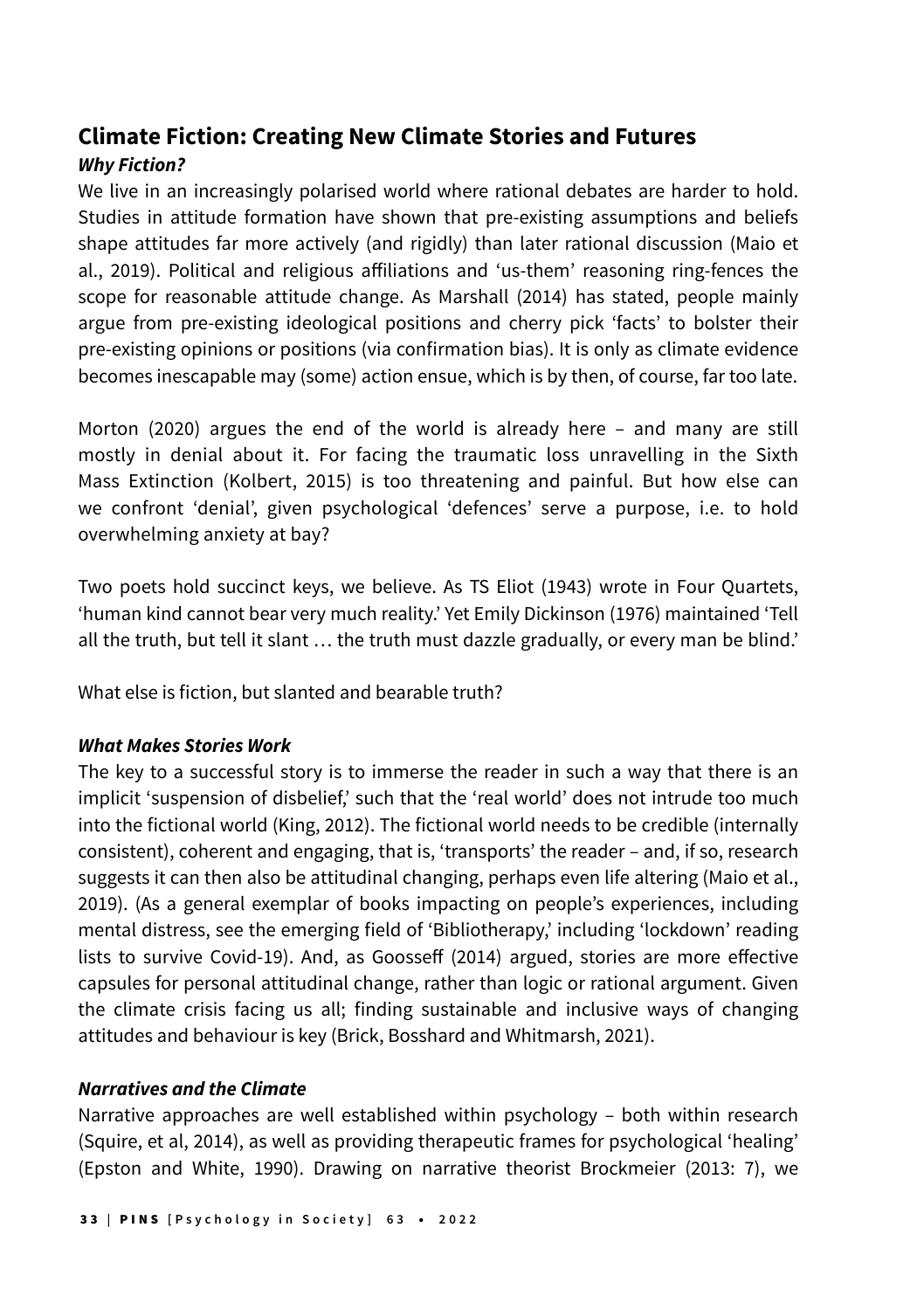argue that stories of the future (speculative fiction: SF) constitute "a psychologically fundamental practice of meaning construction, a practice which cuts across the putative divide between fiction and nonfiction". In other words, as alluded to above, the mind does not 'mind' whether a story is 'real' (that is, happened in reality) or imagined (that is, not yet happened); it *perceives* imagined story characters and situations as if *real* (Schiff, McKim and Patron, 2017). In this ability lies the potential to create new experiences, and – to the extent that we create stories that differ, both credibly and more radically from the past – we create models of new possibilities. For as long as past experiences are repeated ('TINA'), newness cannot take effect (Sools, Triliva and Filippas, 2017; italics ours).

Such writings of different possibilities not only enable "becoming aware of it [the future] and actively exploring it" (Glaveanu, 2018) but can also be used to "depict, rehearse, motivate, interpret and evaluate" (Sools, 2020) paths for personal and socio-political action. To this end, we focus on climate writing that is *future facing*, as providing potential models for mitigating (and adapting to) climate change (Funk, 2021).

#### *Speculative Fiction (SF) and the Future*

SF faces forward, proposing alternative models of the future – different ways of living, organising and being within the world. Because such models may function as a threat to the status quo, it was no accident that several SF novels were banned for periods in South Africa – such as Heinlein's **Stranger in a Strange Land**, Mary Shelley's **Frankenstein** and Anthony Burgess' **A Clockwork Orange** – alongside more overtly political novels challenging apartheid (McDonald, 2009).

SF's two main strands are science and people, that is, the characters who inhabit the fiction of the changed world. Creating SF stories may involve extrapolating from *What*  Is to *What Might Be* (Wood and Sools, 2022). SF operates as a thought experiment for creating new models and possible paths into alternative futures, sometimes targeting 'better', or more optimistic futures, where current catastrophic changes have been both survived and transformed (Streeby, 2019; Wright, 2010).

Some SF concentrates on science as 'saviour', that is, providing techno-fixes to prove human ingenuity and survival, such as heat dispersers in the atmosphere, e.g. Neil Stephenson (2021), **Termination Shock**. However, thoughtful SF also recognises science has also helped dig this climate hole and that it is not an objective, disembodied force for 'good'. Science is a human enterprise and as such, can be bought, corrupted and hijacked – a case in point is the recent return of 'race science,' as science (like capitalism) was also part of the colonial project (Saini, 2019).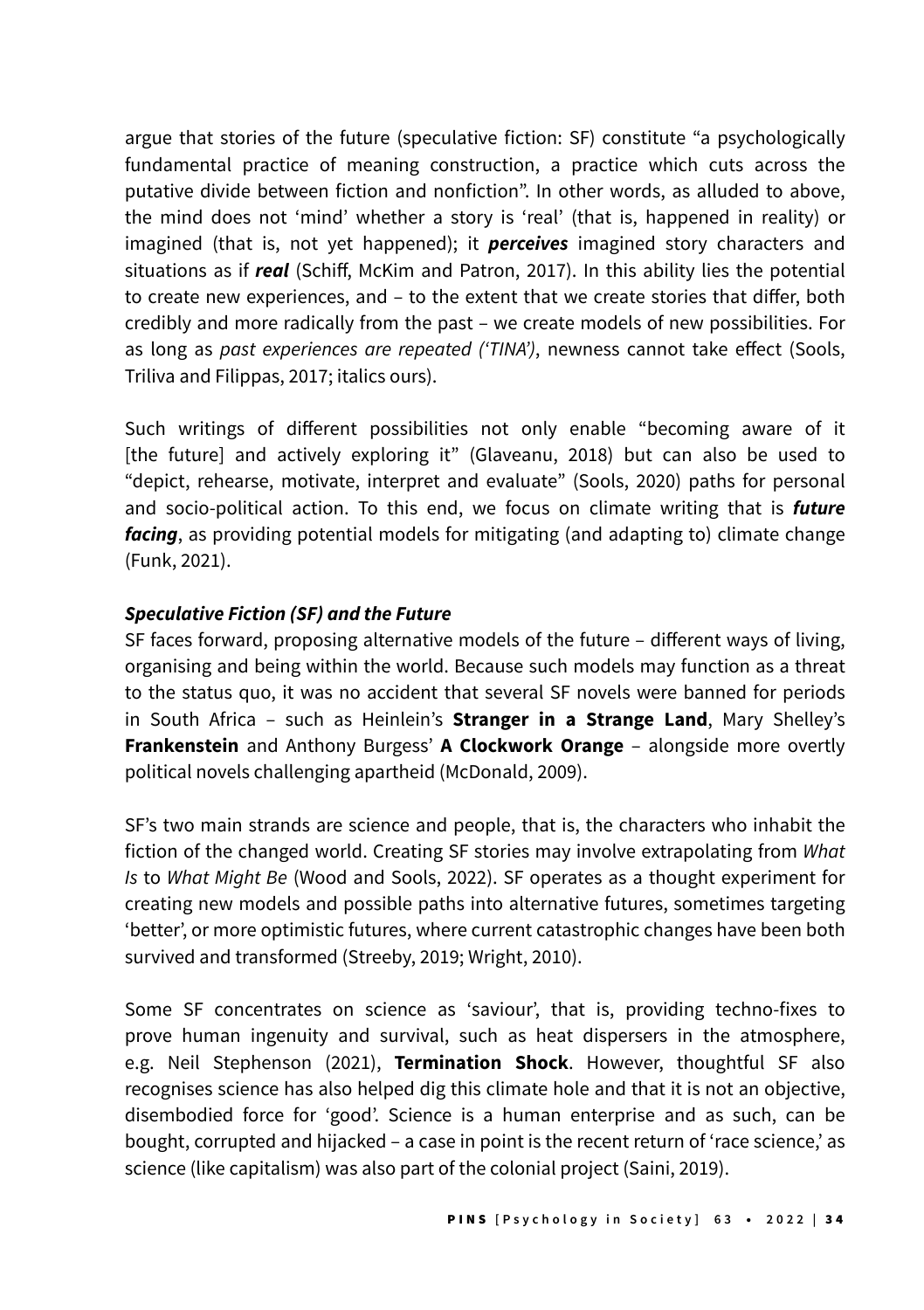Confronting the rise of racism, however, is a speculative fiction (SF) project known as 'Octavia's Brood' – based on the works of the first notable African American female and queer SF writer, Octavia Butler. Butler challenged the hitherto predominantly white cisgender masculine and Euro-American voices and futures, operating within the canon of Western SF. Butler died early, while still in her fifties (in 2006), but she – and Samuel Delany, a magnificent fellow African American writer of SF since the nineteen sixties and author of 'Racism and Science Fiction' – have inspired a new generation of writers of 'colour,' who have subsequently burst onto the Western SF scene. This (and Black Lives Matter et al.) has spurred on the development of an Afro-futurism/African Futurisms movement, along with anthologies for 'social justice' movements that challenges the dominant white status quo, such as **Octavia's Brood** (Thomas, 2016, who was also editor for the ground-breaking **Dark Matters** anthology series). As explored in more detail below, the anthology objective was to 'bend the arc of history' towards social justice. How, though, can we bend downwards the steepening arc of climate change?

#### *The Rise of Climate Fiction (or 'Cli-Fi')*

In 2017, Amitav Ghosh, the Indian novelist, published his polemic **The Great Derangement: Climate Change and the Unthinkable**, questioning why there was so little climate fiction around. Since then, as the news has increasingly focused on massive climate events such as global wildfires, collapsing ice-shelves and so forth, climate has rapidly become a focus of concern for many writers. Brown (2019) asserts 'cli-fi' can help readers adjust emotionally to the anxiety and trauma of climate change and learn new, adaptive ways of responding. Barnwell, Stroud, and Watson (2020) point out, however, that 'climate anxiety' as a coined term, is dangerously close to medicalising a normal socio-emotional response to the climate crisis – and is out of kilter with many experiences in the Global South, where this has been a lived reality for years and challenging ongoing neo-colonial power asymmetries are a far more pressing focus (Adams, 2021; Iheka, 2018).

The Guardian recently published a growing list of 'stories to save the world – the new wave of climate fiction' (26<sup>th</sup> June 2021). One of these climate novels won the Pulitzer Prize for Fiction in 2019: **The Overstory** by Richard Powers, which led to significant mainstream prominence. In this book, a researcher is initially ridiculed for her 'unscientific' thesis that trees are both conscious and communal – science that may well have been preceded within colonised and discarded indigenous belief systems, around the valued vitality (and interdependence) of life within the natural world, inextricably including us (Mzwakali, 2021).

Streeby (2018) gives an overview of some of the more recent climate futures within fiction. One of the quintessential science fiction stories centring climate changes was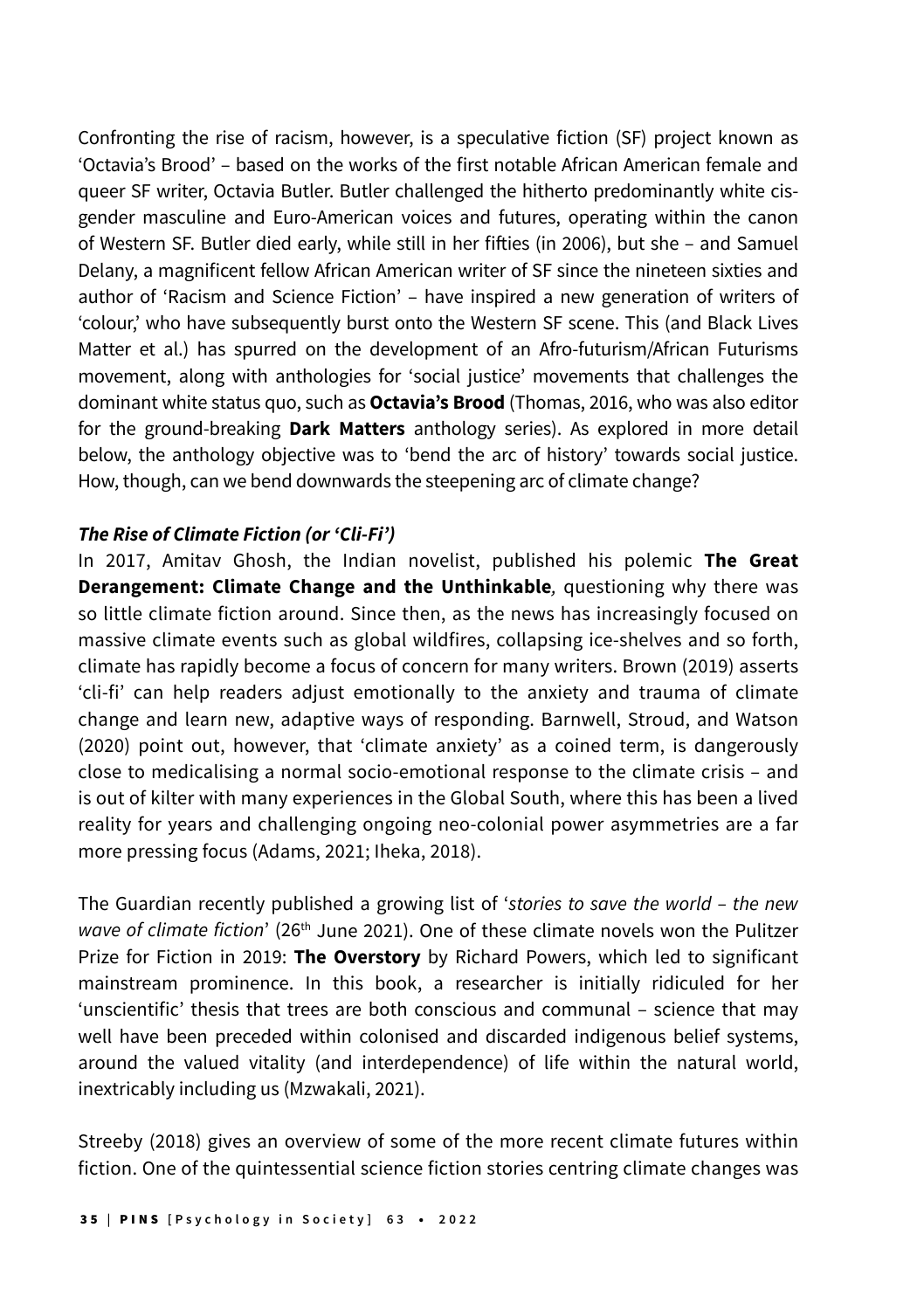the **Parable** series; set to be a trilogy, but sadly incomplete, due to the premature death of the author, Octavia Butler, in early 2006. The **Parable** books (**Sower**, 1993 and **Talents**, 1998) highlight a burning California in the mid 2020's, where a white demagogue US President is pursuing a 'Make America Great Again' agenda. The books highlight the need for adaptability and building sustainable communities of mutual aid which (in this case) are unified by a new, enlightened, and inclusive 'religion', called 'Earthseed'.

The pre-eminent living climate SF writer is Kim Stanley Robinson (2021a; b), with his latest novel being **The Ministry of the Future** (2020). He spoke at the United Nations' COP26 in Glasgow in November 2021, and argued the time must be *now*, for economic overhaul of an out of control neo-liberal capitalist system, rebalancing private with public resourcing – but which also addresses global inequalities, and the survival demands of going green, alongside required carbon sequestration of the atmosphere.

Finally, closer to home, Nnedi Okorafor's **Lagoon** (2014) establishes a post-oil, postcapitalist society in Nigeria, where a better world is built after 'aliens' have made contact – and awoken the old gods and spirits of the earth (Jue, 2016). A new world emerges where indigenous belief systems are married with technology, a process coined by Ian McDonald as 'jujutech' (Adenjunmobi, 2016). The reclamation of indigenous (African) epistemologies constitutes a narrative 'push back' – a decolonising turn – against the colonising role of materialistic science and white western science fiction (Rieder, 2012; Whyte, 2018; March-Russell, 2021; Wood and Lavender, 2021).

# **The Unequal Story**

As the SF author William Gibson was reputed to have said, towards the end of the last century: "The future has arrived - it's just not evenly distributed yet." So, too, the climate story, where the emissions of the Global North (and the richest) have exerted devastating impacts, particularly on the Global South, where resources to both survive and manage this are considerably less, due in no small part to long histories of colonisation and exploitation. Neo-colonial style extractions persist within international corporations and financial systems, such that the United Nations News (Alston, 2019) initially reported: 'World Faces Climate Apartheid Risk.'

Given this burning inequality, climate change and climate justice are clearly both intertwined concepts (Ingle, 2020). But where are the voices and stories from those most impacted, in the Global South (Ingle and Jafre, 2019)? There is a form of narrative inequality at work, in terms of whose voices and stories are heard – and under what conditions, by those with the power to either amplify or censor.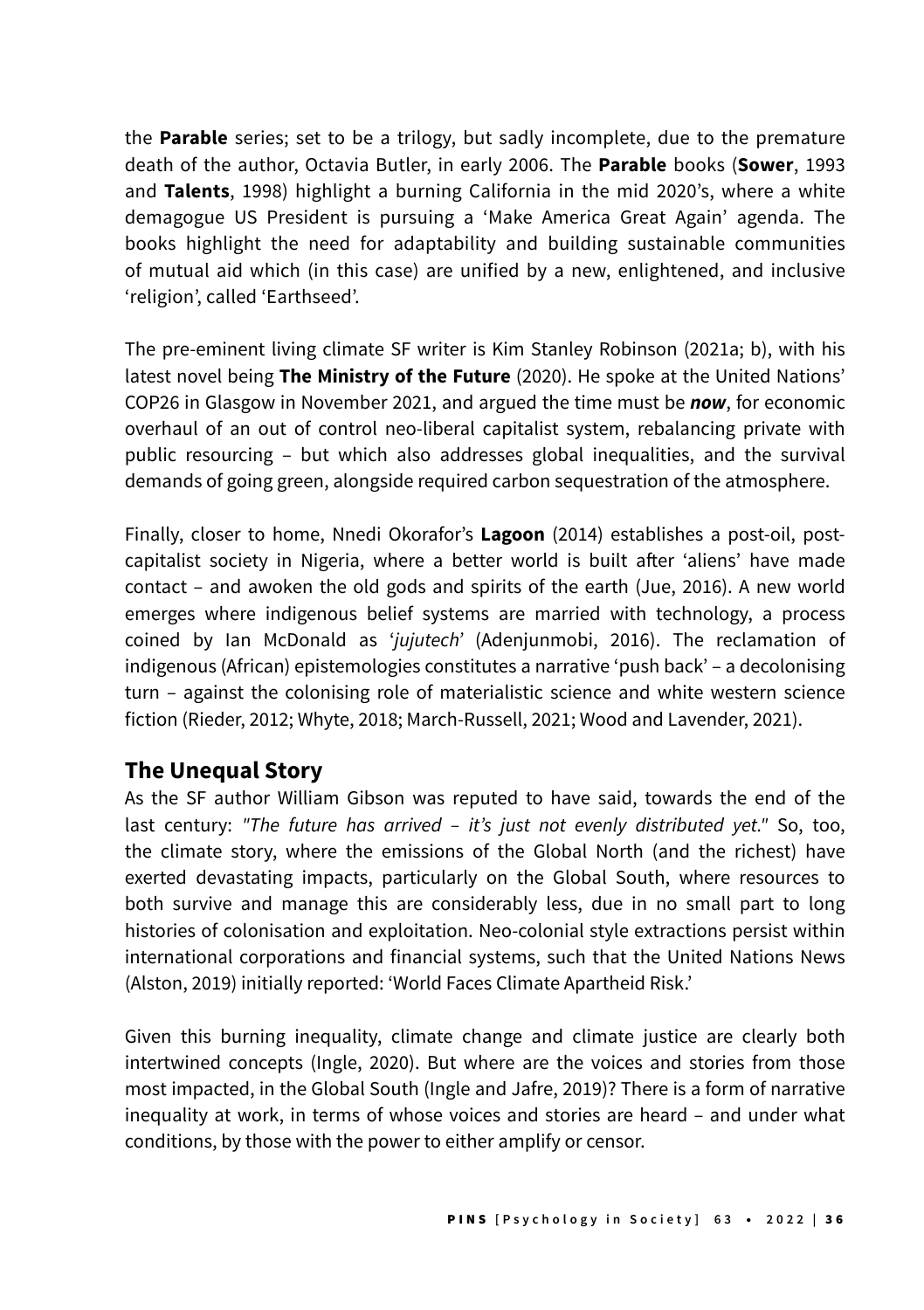As Unigwe (2019) points out, conservation and climate activism within Africa has been operating long before Greta Thunberg, with Wangari Maathai and her Green Belt Movement being the most significant fore-runner in twentieth century Kenya (and beyond). Unigwe highlights multiple and current others too – but international corporations, allied by degrees of state capture, act with increasing neo-colonial impunity too. Eco-activists and indigenous 'protectors' have a history of being murdered, particularly in the global South, which is now reaching levels 'akin to war zones' (Watts, 2019).

#### *The Story Seeds of* **Water Must Fall** *(Nick Wood/NW)*

As the world burns, from Canada, California, Siberia, and the Arctic, to the Amazon and the east coast of Australia, it is quite clear that the days of reckoning for our planet are right here, right now (Klein, 2019). One critical resource constantly being depleted in many areas – through drought and misuse – is global fresh water (Subramaniam, 2018). Yet, in 2019, the 'financialization'/commodification of water has begun – water is seen as the 'new oil' – it has been put onto stock markets and is presented as a tradable commodity, not a human right (Wood, 2020b).

Given Cape Town's threatened *Day Zero* in 2018 (i.e. the city reportedly running out of water), my initial premise was what if water was completely controlled by western private companies? This has in fact happened partially previously, seen in the Cochabamba Water War in Bolivia – where the International Monetary Fund (IMF) had insisted on the country selling their water to a private multi-national, who ramped up prices to unaffordable levels for the majority of the country's populace (Barlow, 2007; Shiva, 2016).

# *Water Must Fall***: Trying to Create a Just Future**

**Water Must Fall** is set in 2048, in drought stricken Kwa-Zulu Natal and California in '*The*  Federated States of America.' The central question facing the four main characters in this book is: In a desiccating world, who gets to drink? I (NW) adopted a rotating three character chapter sequence throughout, with two of the characters focusing on Southern Africa, one on the 'Federated States' – a deliberately chosen name to highlight that nation states, however powerful, are subject to change, fracture and even, dissolution. What would a world without borders look like – given nature has no borders?

Within the SF sub-genres, I would characterise **Water Must Fall** as African **Solarpunk**  (Cameron, 2019), where 'social justice is survival technology'. This genre focuses on resistance against a global system that has proven to be toxic to the planet – i.e. neoliberal racialised capitalism – and replacing it with a greener and more just way of living, including the reclamation of indigenous rights and knowledges (Suffla and Seedat, 2020).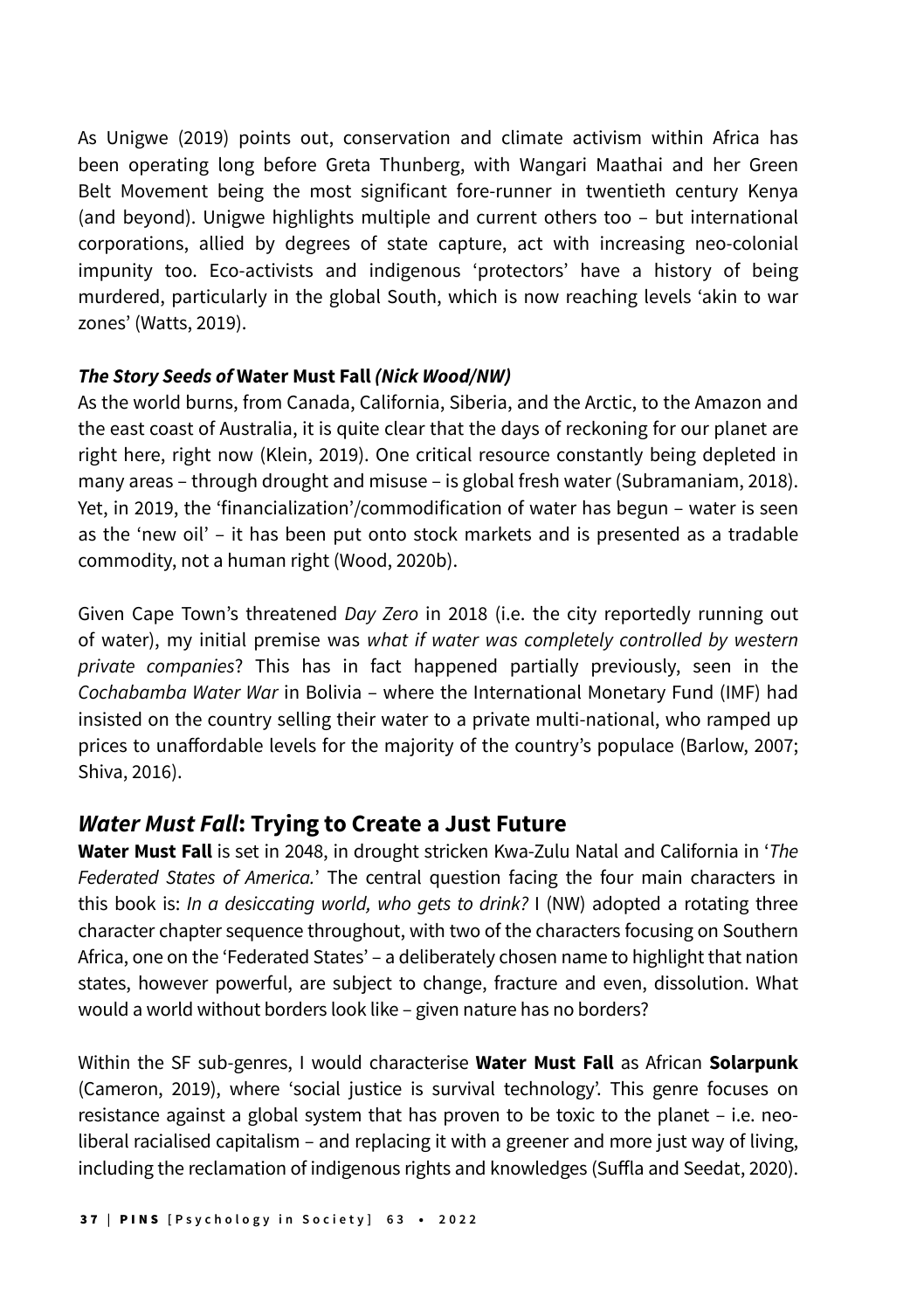There is indeed a growing movement for Indigenous Co-Futurisms, alongside attempts to 'decolonise' SF (Dillon and Marquez, 2021; Langer, 2011; Killick, 2021).

The ending of **Water Must Fall** involves a community – the Imbali Collective 'Save our Water' (SOW) – being faced with forcible relocation, to make way for 'gentrification' of their land. Dispossession of a vulnerable, disadvantaged community has multiple painful resonances, which can only echo down the corridors of a long apartheid history (SAHO, 2016). The Imbali SOW survival response involved a considered land occupation, as well as legally pushing for the recognition of historically original land rights and the granting of personhood status to the natural world, a la the *Ganges* in India. *If a company can be a person, why not a river?* (In **Water Must Fall***,* it's the Msunduzi.)

Opponents of land reclamation always point out the dangers of land occupation, especially to the Zimbabwean Land Occupation Movement at the turn of the century but a way must be found to address the massive (and iniquitous) resource inequalities between the 'privileged' and the 'precarious.' Rice at al (2021) highlights the need for reparations, rematriation, allowed mobility and land and water access, in a future which embraces all – and where no one is expendable. A reclaiming of the public commons, such as land and water, over private wealth and a system that continues to carry hegemonic and exclusionary structural violence against the majority of the world's inhabitants (Gilbert, 2014; Shiva, 2020). Nothing less than a new and more just world order is required if we are not just to survive, but to survive compassionately and sustainably, despite the climate depredations that still lie ahead (Weintrobe, 2021; Zambrano-Barragan, 2021).

For what sort of world do we want our children/relatives/loved ones to live in? (Hall, 2015). There can be no just and good future, without a just system – which means oppressive institutional systems and mechanisms that foster exploitation and damage – yet are often hidden and vociferously defended, such as white, toxic, capitalist patriarchies – need to be dismantled or reconstructed, for a fairer way of operating, that respects both life, and what is left of the planet (Ingle, 2020, Ingle and Jafre, 2019; Wright, 2010; Wall, 2019).

Speculative fiction has a history of involvement with issues of justice, more recently in the anthology **Octavia's Brood** (Imarisha, 2015, Imarisha and Brown, 2015). As the coeditor Adrienne Maree Brown stated:

"This is why I write science fiction (after spending so long in social justice work). To cultivate radical imagination…All organizing is science fiction, all efforts to bend the arc of the future towards justice, is science fictional behaviour. How we do that work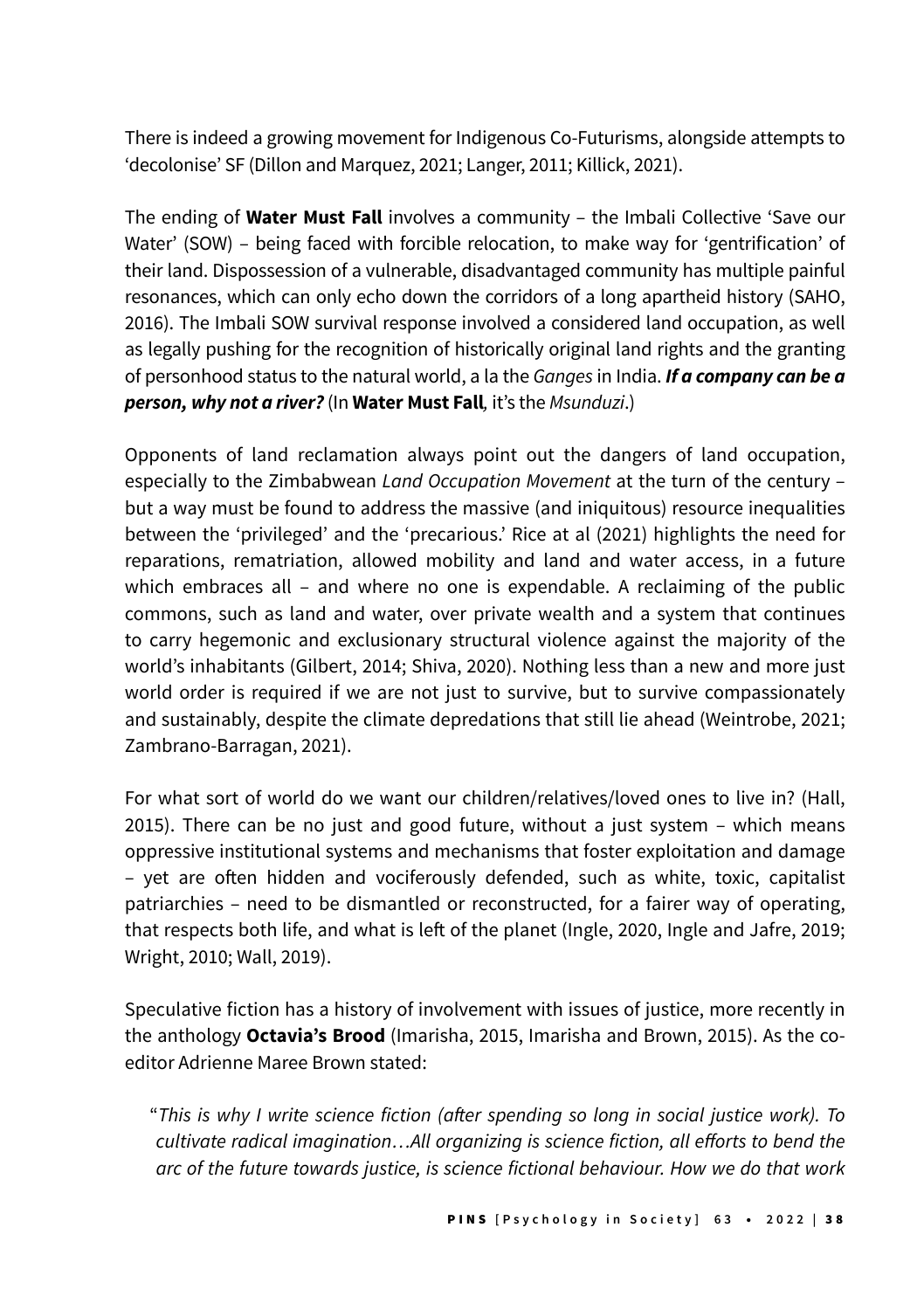really matters. We are all interconnected. Denying that, we die. Surrendering to that, we live. Let us all live." (Brown, 2015)

Speculative fiction (SF) can help us live and relearn our relationship to life in all its manifestations. As the Nigerian-American SF author, Akwaeke Emezi says "My job in the revolution is as a storyteller…" (Anderson, 2021). (Their latest book, **The Death of Vivek Oji** (2020) won the Nommo Awards for best African SFF novel in 2021.)

Yet stories are not enough in themselves. We need to *act* to build a better future, given the forces that continue to carry investments in the deadly status quo (Rice at al., 2021).

We need to act now.

The future is already here.

## **The Longer Hot Story: Day Zero has Been Here, Long Before April 2018**  *Narrative Justice Beyond* **Water Must Fall**

I have always been aware, as I write, that I carry the privilege to be able to write – not least gathered while growing up white under apartheid (Gibson, 2016). I have looked for ways to try and decant some of this privilege – not from 'white guilt' – but in recognition of the need for whiteness to be 'dismantled' (Helms, 2020; Wood, 2021). A more just and equitable society can only come at some required and necessary cost, to those who have the most (and often far more than they need). Ecocide and climate litigation; climate (and slave/colonial) reparations, land and water restitutions and renewed/legitimised climate justice narratives – led by those most impacted – are potential ways forward for a new world order (Zambrano-Barragan, 2021).

Narrative inequality is the use of wealth and power to promote dominant discourses and marginalise those who may resist these – and who may lack the resources to amplify their voices and ensure they can be heard. Narrative justice is the movement to both challenge the 'dangers of a single story' (Adichie, 2009), as well as moving beyond traditional gatekeepers and finding ways to access and highlight marginalised and oppressed voices and stories.

In researching local community organisations addressing water issues in South Africa, I found a group that appeared to embody the Imbali SOW Collective of **Water Must Fall** – the African Water Commons Collective (AWCC: Scheba et al., 2021). One of the founder members of the AWCC is Faeza Meyer and, given she has been at the forefront of the *real* fight for many years now – i.e. to secure just water access, for families within her community – we agreed it may be helpful if we could highlight her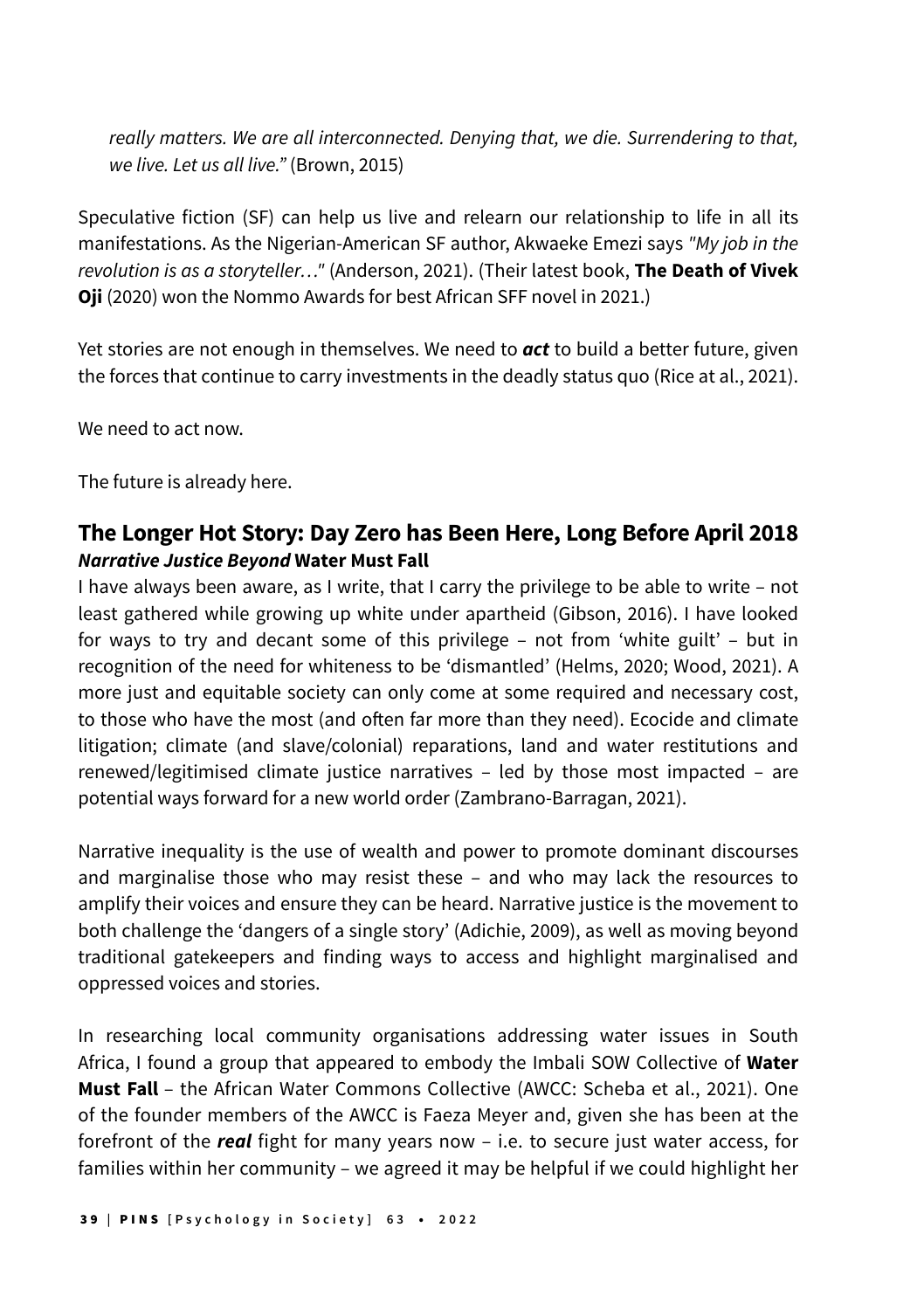climate struggle story too. This, after all, is the *real* hard story.

Faeza Meyer (FM), along with others in the AWCC, have been at the coal-face of fighting climate change, particularly the issues surrounding one of the most valuable resources on earth, required by all life – water. Koni Benson from the University of the Western Cape (another co-founder of the AWCC) has been involved alongside Faeza and others, to raise attention for this struggle. Together they have written several articles, analysing Faeza's use of community writing (described below) as a means of resistance, survival and justice seeking (Benson and Meyer, 2015, a. b). The plan is to publish the full account as a book, titled **Writing out Loud: Interventions in the History of a Land Occupation***.*

#### *My Ongoing Struggle for Home and Water (Faeza Meyer)*

"Activism chose me" is something I liked to say, when asked why I do what I do.

In 2011, in Cape Town – at the age of 35 – I experienced homelessness for the first time and what happened next, changed my life forever. I occupied land at Kapteinsklip, Cape Town, with 5000 other people. The occupation turned into a war zone between police and the community, and most people were forced to leave. Alongside others – homeless like me – we had no choice, but to stay. The occupation lasted for 18 months, before the high court finally evicted us.

This was where my activism started. We were allowed to live there, but not to put up a structure. What does that even mean? Am I allowed to live there and die? This hit me hard, I could not believe that 17 years into our "democracy" we were literally left out in the cold. Since we had no experience or knowledge about what the law says regarding our situation, we were forced to go out and what we thought at the time was "to find help" – but today I know it was to equip and empower ourselves to be able to push back and to fight, so that we can be seen as human beings, with human rights just like everyone else.

I started writing down the events of the day on pieces of paper, with the hope that if we do find legal help, we would have something that can explain what happened, with who and when.

We would sit around the fire at night, and everyone would contribute, as we documented what happened for the day. Some days were sad, like when law enforcement would come to the field to remove or destroy our shelters, and their name tags would be covered with insulation tape, so that we don't see it. They would treat us like ghosts, like they don't see us – or like we were invisible. No answers to any of our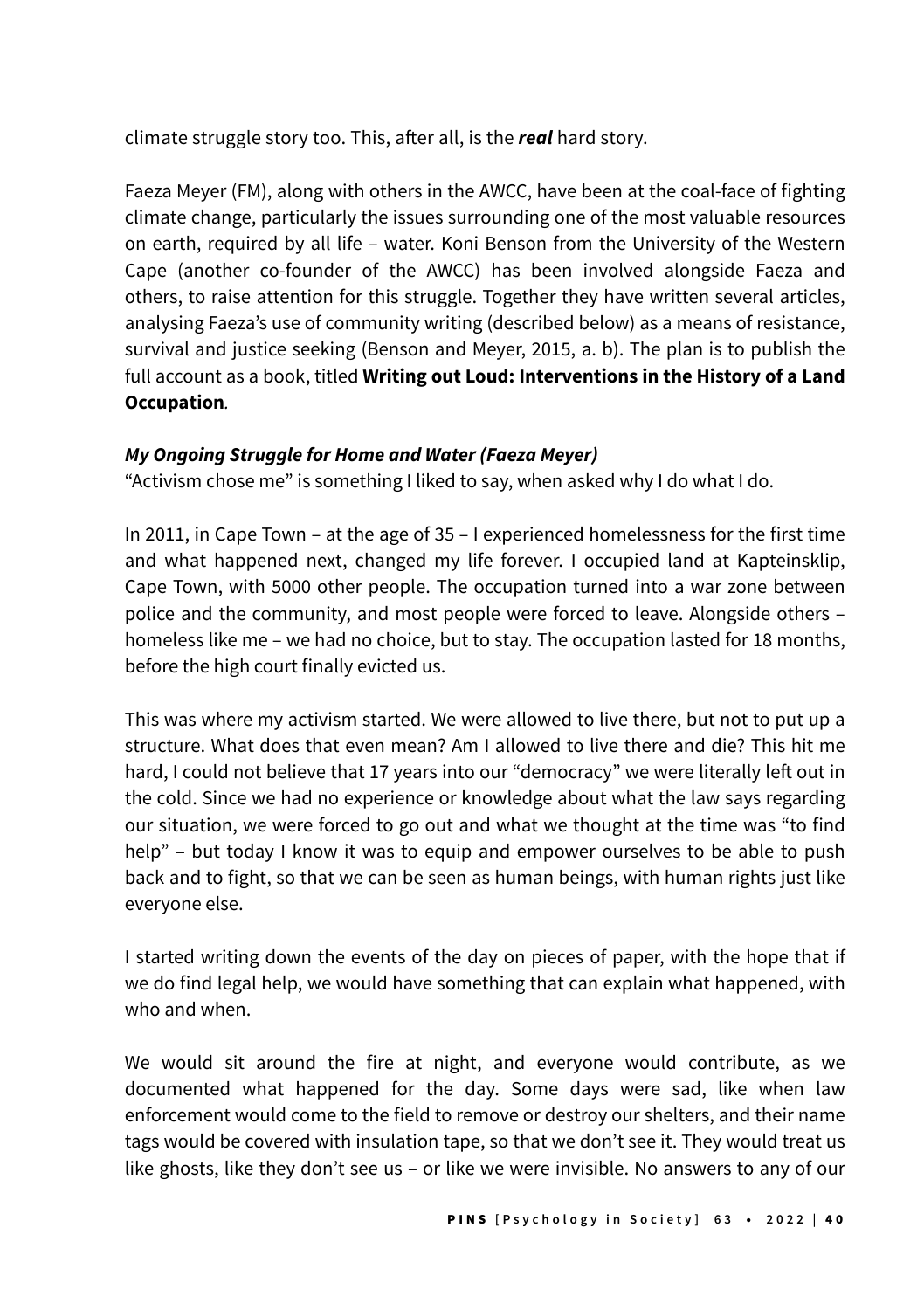questions, they just came to do their jobs, even if that meant leaving us out in the rain, with no cover. They even considered a trolley covered with a blanket a 'structure' and would take that away.

Around the fire, this would spark conversation that would last for hours. Every day, we went to find "help" – and, even though most people went back to the backyard or room they were renting after they were forced off the field – many of them still came back daily, to support the remaining occupiers. We attended public forums, meetings, workshops, and anything else that we thought would bring us closer to the answers we were looking for.

Writing became a tool of resistance and a way of reflecting on the day and then making sense of it later. It was often my sanity during all the frustration, because no matter if no one ever hears me or reads what I wrote, I had the chance to express myself and that helped me.

One specific community activist course that was run by an NGO called International Labour Research and Information Group (ILRIG) captured my attention. The workshop was run by two different people, who both became key figures in my activism and helped me understand the bigger picture. The course brought together leading activists from across the city of Cape Town and Witzenberg, a more rural area. It was like stepping into a world I never knew existed, the other side of the most unequal city in the world. The NGO provided us with political education. We learned about the different spheres of government, the unequal capitalist structure of our society and we were encouraged to get organized.

This was very empowering, but for me the most empowering thing that kept me going back was learning from the experiences and struggles of other activists that were attending the course. Learning about how they dealt with their evictions or how they planned to deal with the eviction they were facing. This was how we knew there was a housing crisis. After we were all finally evicted, I have since moved to an informal settlement – and now I'm living in a backyard in Beacon Valley, an area on the Cape Flats.

In 2014, the city of Cape Town started installing blue top water management devices in our area. The device was installed without most residents' permission, and we even heard of minors signing on behalf of their parents and grandparents. The first shock for residents, the majority of whom were pensioners, was that their water was switched off and they did not understand what was happening. This was the beginning of a nightmare. Those who signed and agreed to accept the device were promised that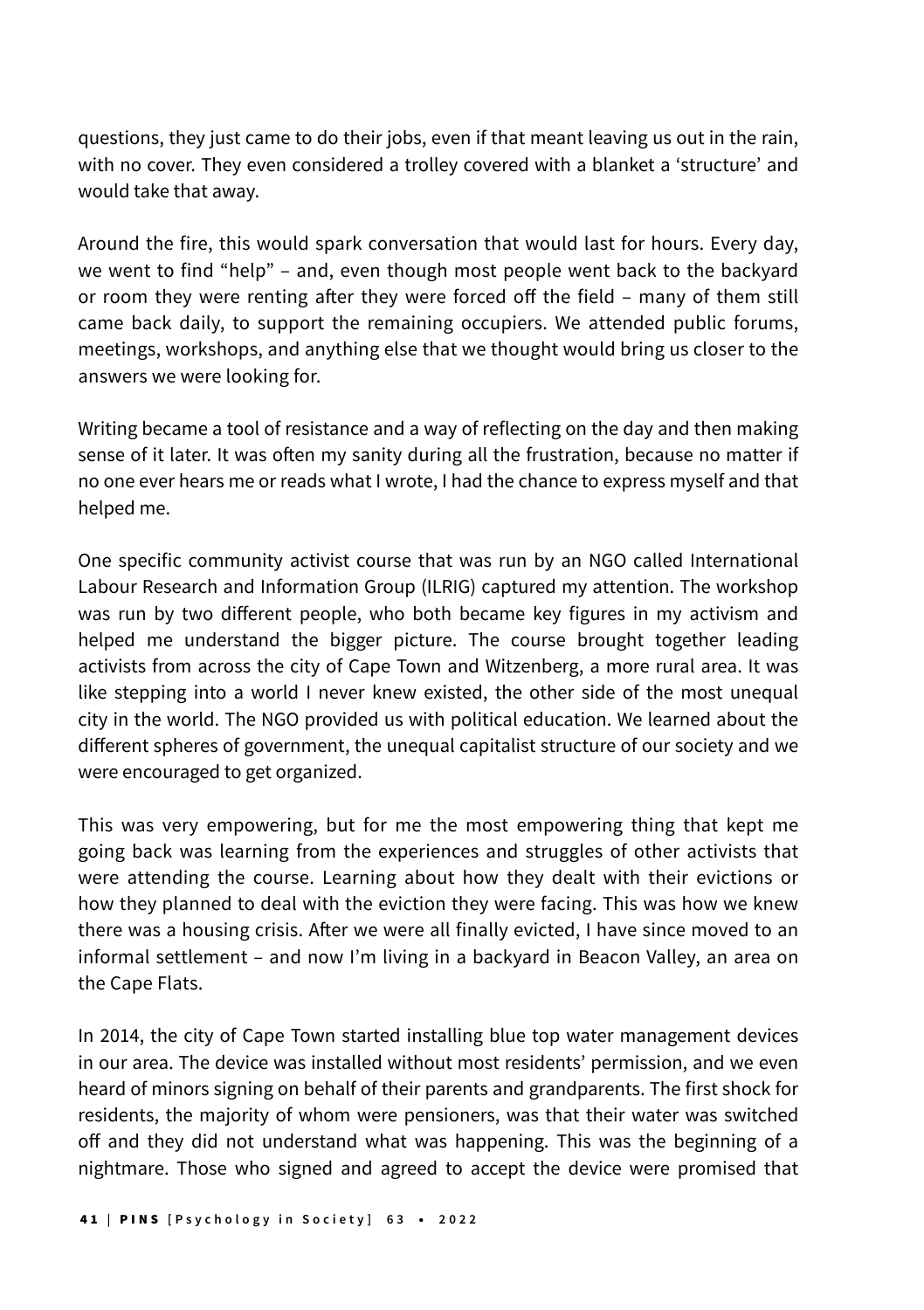their arrears would be scrapped, that they would be able to manage their water usage better, that they would get 350 litres of water per day for free.

Through our own research we found out that this was all lies. On the cities' own website, we found a video explaining that the new blue top water management device will provide 200 litres for free and 150 litres at a 'low cost'. People were not able to "manage" their water usage because the 350L was not enough for the amount of people living on the property, since we live in overcrowded conditions – with up to 4 generations living in one house, and often more than one backyard shack with tenants. This makes the average household size 15. This makes it impossible to live with 350L of water per day. If that's not bad enough the device itself was often faulty and had to be fixed or replaced, leaving families without water for days. We started a collective of water justice activists that is now known as the African Water Commons Collective (AWCC). Our main slogan is "Education for Total Liberation," and we support the building of self-organization through assisting with establishing more local Water Action Committees (WAC's) in the various communities/organizations that we work with, or that have requested our support.

We thought about ways to expose what's happening, without telling people that they should not accept the blue top Water Management Devices, aka on the ground, known as 'Weapons of Mass Destruction'. We designed an easy to facilitate workshop that anyone can do with any amount of people. We called it the 'Mapping out Your Water Needs' workshop. People were asked to map out their own daily water needs vs the 350L that the city was offering. This became a powerful awareness raising and mobilizing tool. We also encouraged people to write up their own stories, and although we assisted with the writing, it remained them writing their own stories.

We noticed that when we exposed the suffering, it embarrassed our officials and then they would come running – however this was only for individuals that could make some noise. It also makes a big difference when people see that they are not alone, that the same things are happening in other areas. So we share these stories across communities. A good example of this would be in 2015 when the Witzenberg municipality received 25 million to install the blue top water management device, but the community was *already* aware of the impacts of this device and protested in their thousands, to stop the municipality from installing the devices.

At the African Water Commons Collective, our main slogan is Water for Life. We framed it in that way because we, as the working class, are the poor people who struggle the most with climate change, even though we are not the ones who are causing the pollution – and we are not the ones who are wasting water. Yet we are still the ones that are at the hard end of that stick.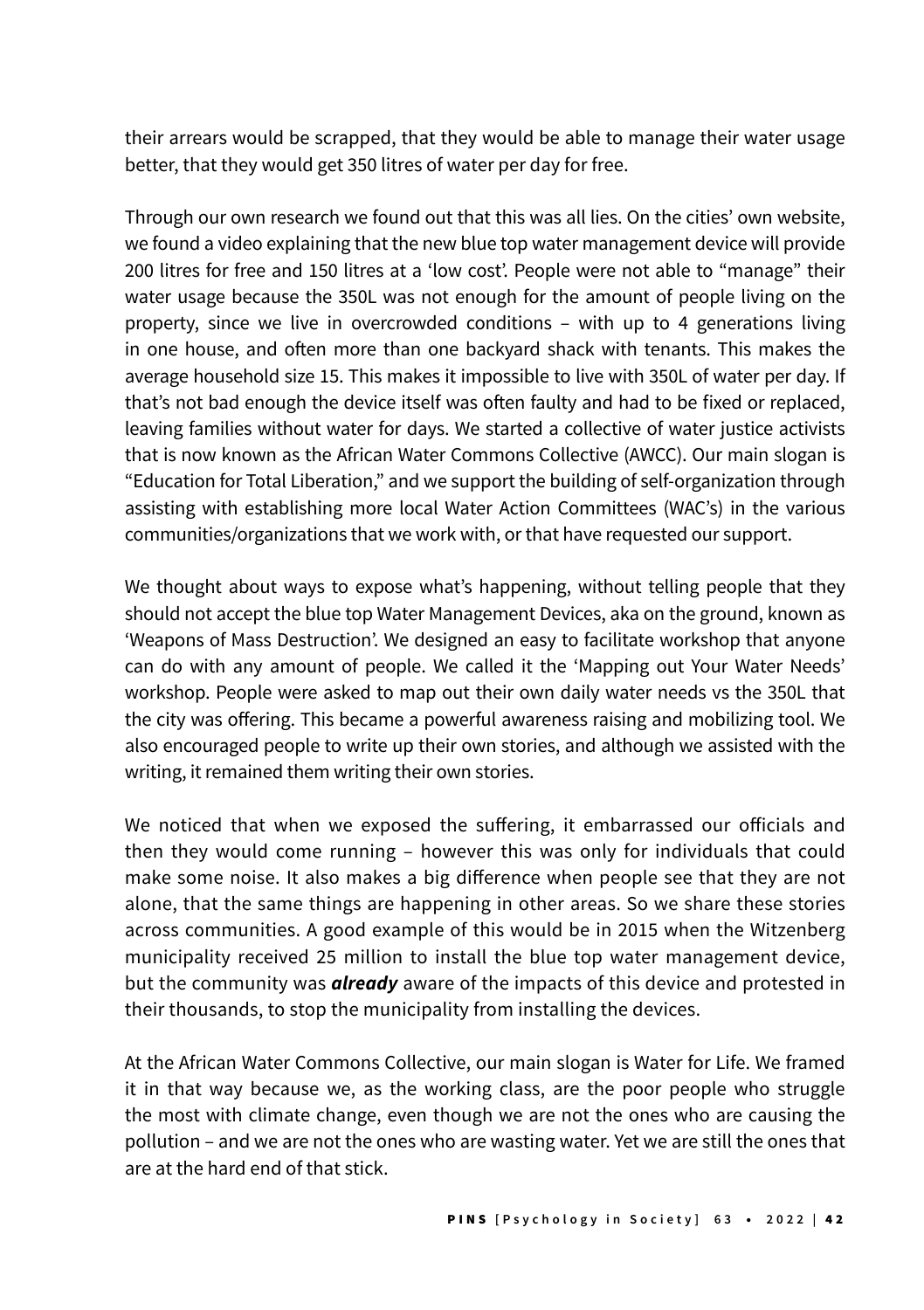There's no alternative for water. If we don't have houses, we can live under a box. If we don't have electricity, we can use candles, there are alternatives to these kinds of things. But if we sit back and let things happen the way the city of Cape Town or government or capitalism wants us to, then COVID will be nothing, compared to the amount of people that will die without water.

## **Water for Life!**

#### *Yours in the Struggle (FM)*

This paper contributes to literature on the nexus between Speculative Fiction (SF) and climate change, with particular value added by the integration of climate privileged and climate precariat perspectives. Further, the connection of fictional and living stories of activism addresses the need for climate justice centred transitions, which engages the experiences of those who are at the margins of power and privilege. Future collaborative justice orientated work should focus on ways to materialise new and better ways of living on the Earth, with radically redistributed power and resource structures, decolonial in full intent (Bulhan, 2015). Not just 'green living,' but ways that both acknowledge and harness ancient wisdoms, traditional knowledges and indigenous voices and rights as well (Shiva, 2020). For, as the isiZulu saying for uBuntu goes: 'umuntu ngumuntu ngabantu': *I am, because we are.*

For the creation and manifestation of better stories of the future, rather than the myth of eternal economic growth.

There are always alternatives.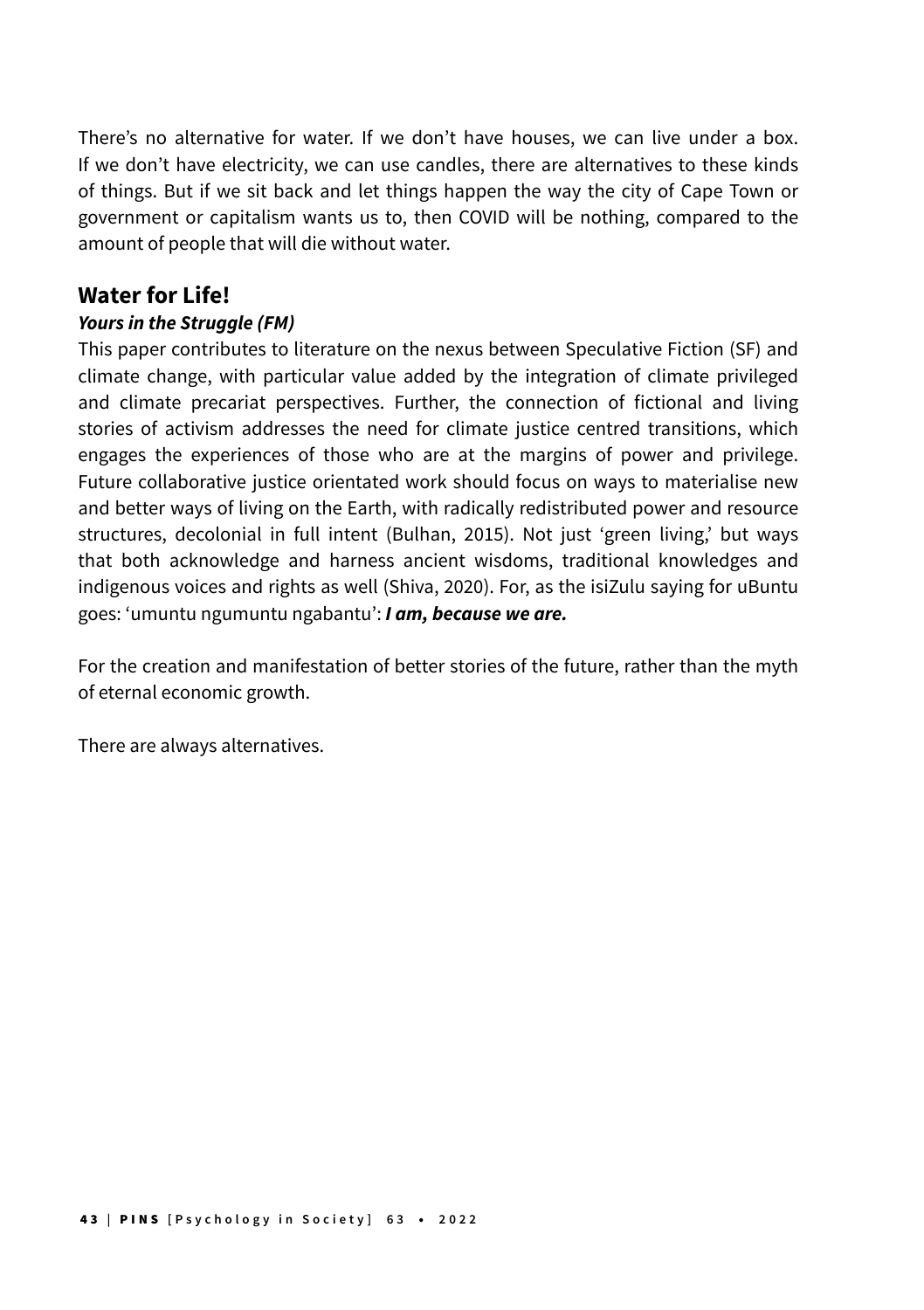# **References**

Adams, M (2021) Critical psychologies and climate change. **Current Opinion in Psychology, 42,** 13-18.

Adenjunmobi, M (2016) Introduction: African Science Fiction. **Cambridge Journal of Postcolonial Literary Inquiry, 3(3)**, 265–272.

Adichie, C (2009) The danger of a single story. **Ted Talk.** [https://www.ted.com/talks/](https://www.ted.com/talks/chimamanda_ngozi_adichie_the_danger_of_a_single_story) chimamanda ngozi adichie the danger of a single story

Alston, P (2019) UN expert condemns failure to address impact of climate change on poverty. **United Nations Human Rights News.** [https://www.ohchr.org/EN/](https://www.ohchr.org/EN/NewsEvents/Pages/DisplayNews.aspx?NewsID=24735) [NewsEvents/Pages/DisplayNews.aspx?NewsID=24735](https://www.ohchr.org/EN/NewsEvents/Pages/DisplayNews.aspx?NewsID=24735)

Anderson, T (2021) "My Job in the Revolution Is as a Storyteller." Akwaeke Emezi Is Writing New Possibilities Into Being. **Time Magazine.** [https://time.com/collection](https://time.com/collection-post/6047430/akwaeke-emezi-next-generation-leaders/)[post/6047430/akwaeke-emezi-next-generation-leaders/](https://time.com/collection-post/6047430/akwaeke-emezi-next-generation-leaders/)

Barlow, M (2007) **Blue Covenant: The Global Water Crisis and the Coming Battle for the Right to Water.** New York: The New Press.

Barnwell, G, Stroud, L & Watson, M (2020) "Nothing green can grow without being on the land": mine-affected communities' psychological experiences of ecological degradation and resistance in Rustenburg, South Africa. **Community Psychology in Global Perspective, 6 (2/2),** 87-109.

Barnwell, G & Wood, N (2022) (in press) Climate justice is central to addressing the climate emergency's psychological consequences in the Global South: a narrative review. **South African Journal of Psychology.** doi[:10.1177/00812463211073384](https://doi.org/10.1177/00812463211073384)

Bell, L A (2019) **Storytelling for Social Justice.** London: Routledge (2010).

Benson, L & Meyer, F (2015a) "Writing My History is Keeping Me Alive:" Politics and Practices of Collaborative History Writing. In Gobodo-Madikizela, P & van Schalkwyk, S (eds) (2015) **A Reflexive Inquiry into Gender and Gender-Based Violence: Toward a New Paradigm of Knowledge Production across Multiple Divides.** Newcastle upon Tyne: Cambridge Scholars Publishers.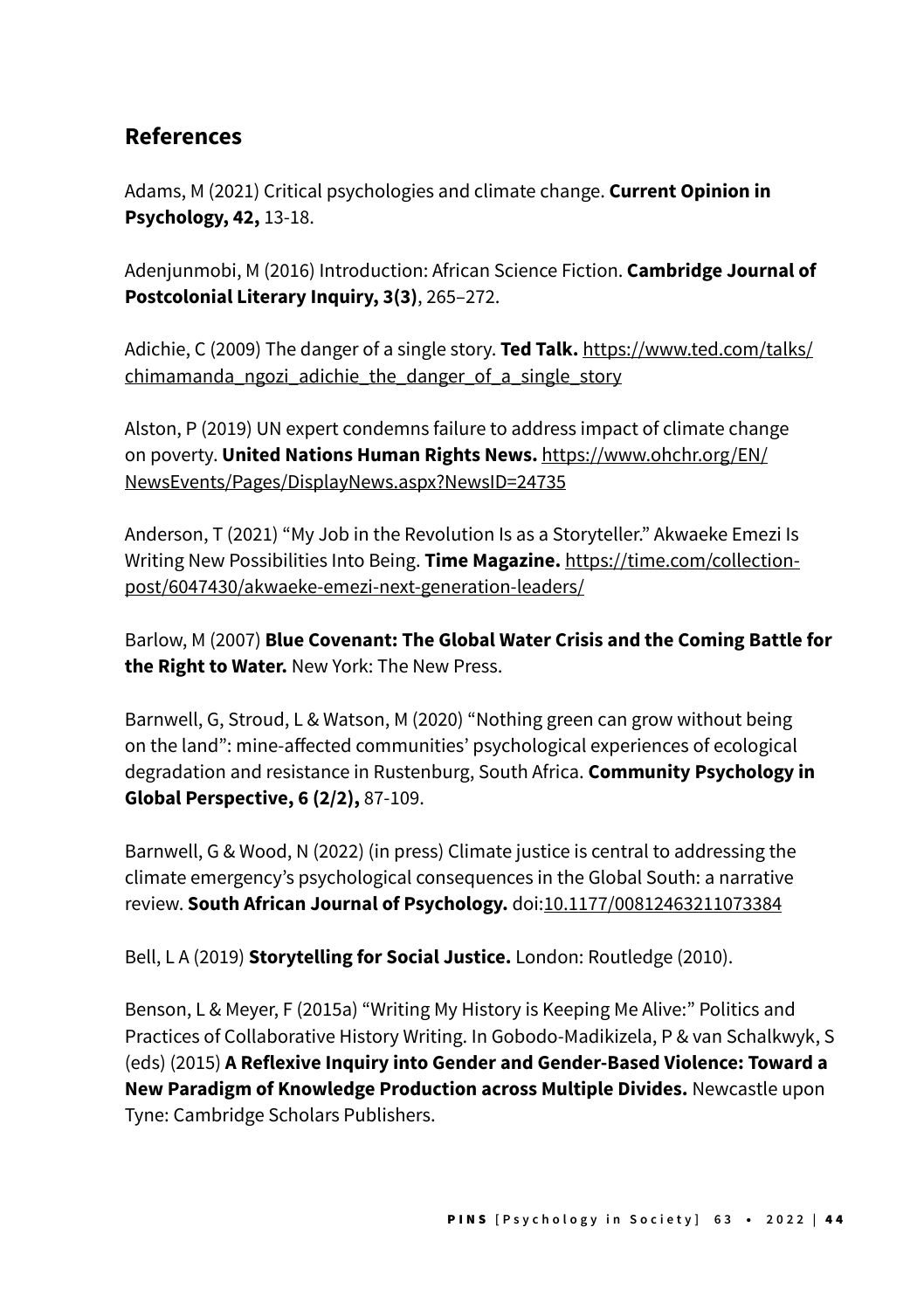Benson, K & Meyer, F (2015b) Reluctantly Loud: Interventions in the History of a Land Occupation. In Edjabe, N & Pieterse, E (eds) (2015) **African Cities Reader III.** Cape Town: Chimurenga.

Brockmeier, J (2013) Fact and fiction: Exploring the narrative mind. In: Hatavara, M, Hyden, L-C & Hyvarinen, M (eds) (2013) **The Travelling Metaphor of Narrative.** Amsterdam & Philadelphia: John Benjamins.

Brick, C, Bosshard, A & Whitmarsh, L (2021) Motivation and climate change: A review. **Current Opinion in Psychology, 42,** 82–88.

Brown, A M (2015) Closing Remarks to Environmental Grantmakers Association. **Author Website.** [https://adriennemareebrown.net/2015/09/30/closing-remarks-to](https://adriennemareebrown.net/2015/09/30/closing-remarks-to-environmental-grantmakers-association/)[environmental-grantmakers-association/](https://adriennemareebrown.net/2015/09/30/closing-remarks-to-environmental-grantmakers-association/)

Brown, F (2019) What is Climate Fiction? Cli-Fi and How It Can Help Us Respond to the Climate Crisis. **Stories for Earth.** [https://storiesforearth.com/2019/12/04/what-is](https://storiesforearth.com/2019/12/04/what-is-climate-fiction/)[climate-fiction/](https://storiesforearth.com/2019/12/04/what-is-climate-fiction/)

Bruner, J (1990) **Acts of Meaning.** Cambridge: Harvard University Press.

Bruner, J (1991) The Narrative Construction of Reality. **Critical Inquiry, 18(1),** 1-21.

Bulhan, H A (2015) Stages of colonialism in Africa: From occupation of land to occupation of being. **Journal of Social and Political Psychology, 3(1),** 239-256.

Cameron, R (2019) In Search of Afro-Solarpunk, Part 2. **Tor.Com** [https://www.tor.](https://www.tor.com/2019/10/30/in-search-of-afro-solarpunk-part-2-social-justice-is-survival-technology/) [com/2019/10/30/in-search-of-afro-solarpunk-part-2-social-justice-is-survival](https://www.tor.com/2019/10/30/in-search-of-afro-solarpunk-part-2-social-justice-is-survival-technology/)[technology/](https://www.tor.com/2019/10/30/in-search-of-afro-solarpunk-part-2-social-justice-is-survival-technology/)

Canham, C, & Langa, M (2017) Narratives of everyday resistance from the margins. **Psychology in Society, 55,** 3-13.

Denborough, D (2018) **Do You Want to Hear a Story? Adventures in Collective Narrative Practice.** Adelaide: Dulwich.

Dickinson, E (1976) **Complete Poems.** London: Faber & Faber.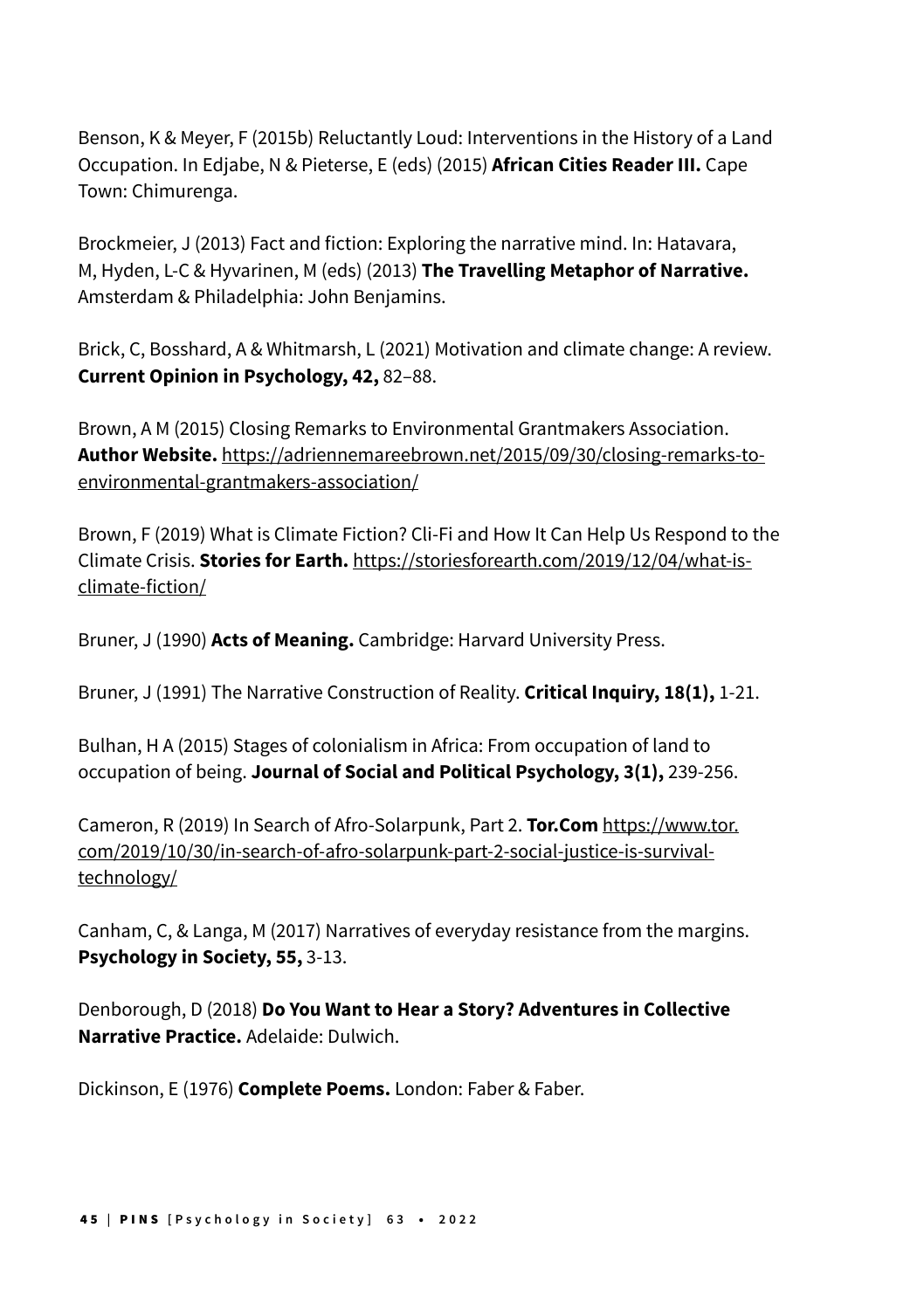Dillon, G & Marques, P N (2021) Taking the Fiction Out of Science Fiction: A Conversation about Indigenous Futurisms. **E-flux journal.** [https://mnartists.walkerart.org/afro](https://mnartists.walkerart.org/afro-indigenous-futurisms-and-decolonizing-our-minds)[indigenous-futurisms-and-decolonizing-our-minds](https://mnartists.walkerart.org/afro-indigenous-futurisms-and-decolonizing-our-minds) Eliot, T S (1943) **Four Quartets.** San Diego: Harcourt.

Epston, M & White, M (1990) **Narrative means to therapeutic ends.** New York: W.W. Norton & Company.

Funk, A (2021) Can Climate Fiction Writers Reach People in Ways That Scientists Can't? **The Smithsonian.** [https://www.smithsonianmag.com/innovation/can-climate-fiction](https://www.smithsonianmag.com/innovation/can-climate-fiction-writers-reach-people-ways-scientists-cant-180977714/)[writers-reach-people-ways-scientists-cant-180977714/](https://www.smithsonianmag.com/innovation/can-climate-fiction-writers-reach-people-ways-scientists-cant-180977714/)

Ghosh, A (2017) **The Great Derangement: Climate Change and the Unthinkable.** Chicago: University of Chicago Press.

Gibson, M (2016) **Myopia: Growing Up White in Apartheid South Africa.** Livingstone: Woodpecker Lane Press.

Gilbert, J (2014) **Common Ground: Democracy and Collectivity in an Age of Individualism.** London: Pluto Press.

Glaveanu, V (2018) The possible as a field of inquiry. **Europe's Journal of Psychology, 14(3),** 519-530.

Glorfeld, G (2018) Faking Reality: Why People Embrace Conspiracy Theories. **Cosmos**. [https://cosmosmagazine.com/society/faking-reality-why-people-embrace-conspiracy](https://cosmosmagazine.com/society/faking-reality-why-people-embrace-conspiracy-theories)[theories](https://cosmosmagazine.com/society/faking-reality-why-people-embrace-conspiracy-theories) 

Goosseff, K A (2014) Only narratives can reflect the experience of objectivity: effective persuasion. **Journal of Organizational Change Management, 27(5),** 703-709.

Hall, S D (2015) Learning to Imagine the Future: The Value of Affirmative Speculation in Climate Change Education. **Resilience: A Journal of the Environmental Humanities.**  doi: 10.5250/resilience.2.2.004

Helms, J E (2020) **A race is a nice thing to have: A guide to being a white person or understanding the white persons in your life.** San Diego: Cognella Direct (1992).

Henkeman, S M (ed) (2019) **Disrupting denial: Analysing narratives of invisible and visible violence and trauma.** New Adventure Publishing.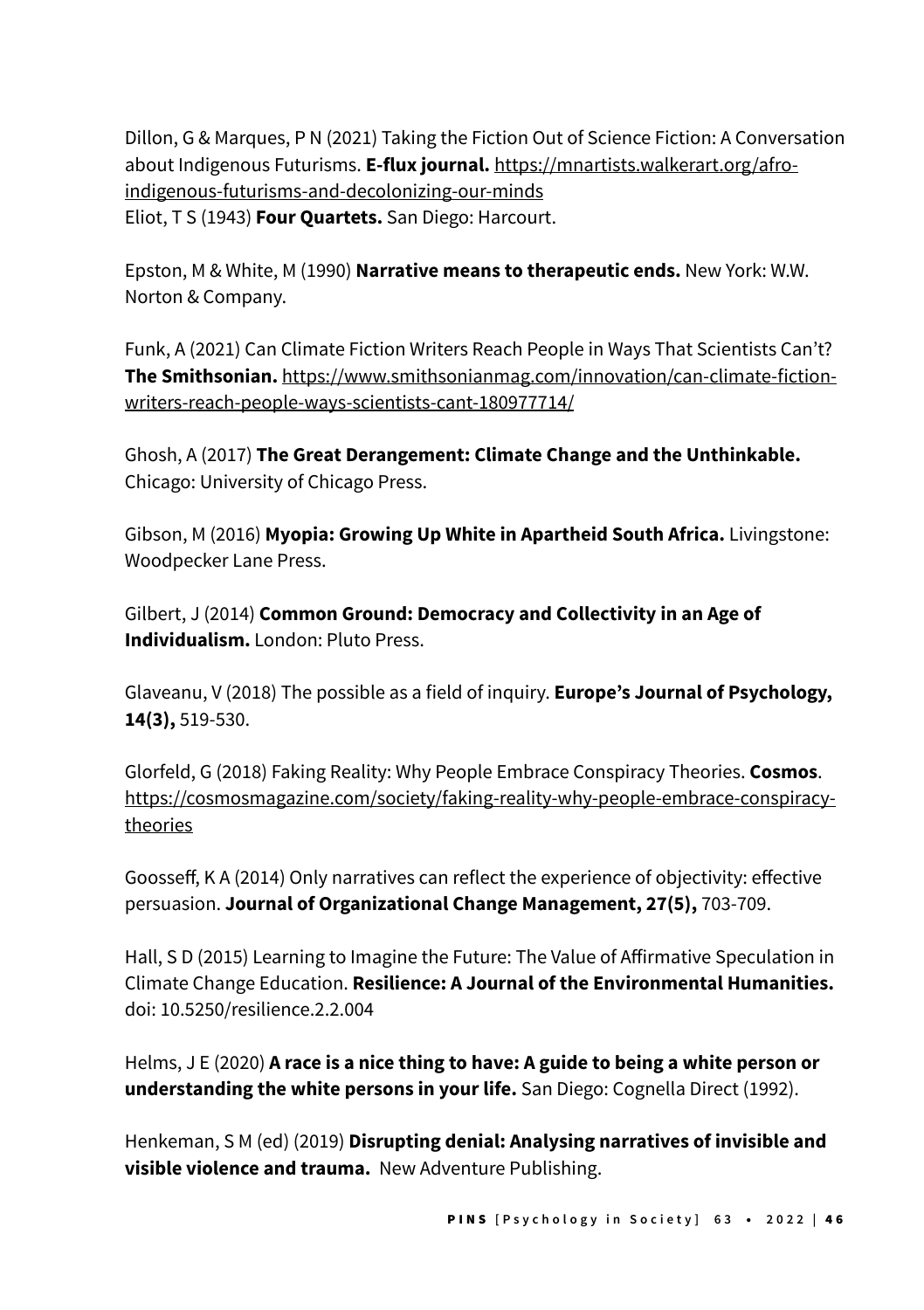Hickel, J (2017) **The divide: A brief guide to global inequality and its solutions.** London: Windmill Books.

Iheka, C (2018) **Naturalizing Africa: Ecological violence, agency, and postcolonial resistance in African literature.** Cambridge: Cambridge University Press.

Imarisha, W (2015). Rewriting the Future: Using Science Fiction to Re-Envision Justice. **Bitchmedia**. [https://www.bitchmedia.org/article/rewriting-the-future-prison](https://www.bitchmedia.org/article/rewriting-the-future-prison-abolition-science-fiction)[abolition-science-fiction](https://www.bitchmedia.org/article/rewriting-the-future-prison-abolition-science-fiction)

Imarisha, W & Brown, A M (2015) **Octavia's brood: science fiction stories from social justice movements.** Oakland: AK Press.

Ingle, H (2020) Perspectives on climate justice for psychology. **Clinical Psychology Forum, 332,** 16-21.

Ingle, H & Jafre, T (2019) **Climate Change, Climate Justice & Mental Health: Knowledge Exchange.** Glasgow: Glasgow Caledonian University.

Intergovernmental Panel on Climate Change (2021) Sixth Assessment Report. **United Nations.** <https://www.ipcc.ch/>

Jue, M (2017) Intimate Objectivity: On Nnedi Okorafor's oceanic afrofuturism. **WSQ: Women's Studies Quarterly, 45(1/2),** 171-188.

Kessi, S, Suffla, S & Seedat, M (2021) **Decolonial enactments in community psychology.** London: Springer International Publishing.

Killick, A (2021) Indigenous Futurisms: Changing the narrative in science fiction and fact. **CBC Radio,** [https://www.cbc.ca/radio/spark/indigenous-futurisms-changing-the](https://www.cbc.ca/radio/spark/indigenous-futurisms-changing-the-narrative-in-science-fiction-and-fact-1.5866757)[narrative-in-science-fiction-and-fact-1.5866757](https://www.cbc.ca/radio/spark/indigenous-futurisms-changing-the-narrative-in-science-fiction-and-fact-1.5866757)

King, S (2012) **On Writing: A Memoir of the craft.** London: Hodder Paperbacks.

Klein, N (2019) **On fire: The burning case for a green new deal.** London: Penguin.

Kolbert, E (2016) **The Sixth Extinction.** London: Bloomsbury Publishing.

Langer, J (2011) **Postcolonialism and science fiction.** London: Palgrave Macmillan.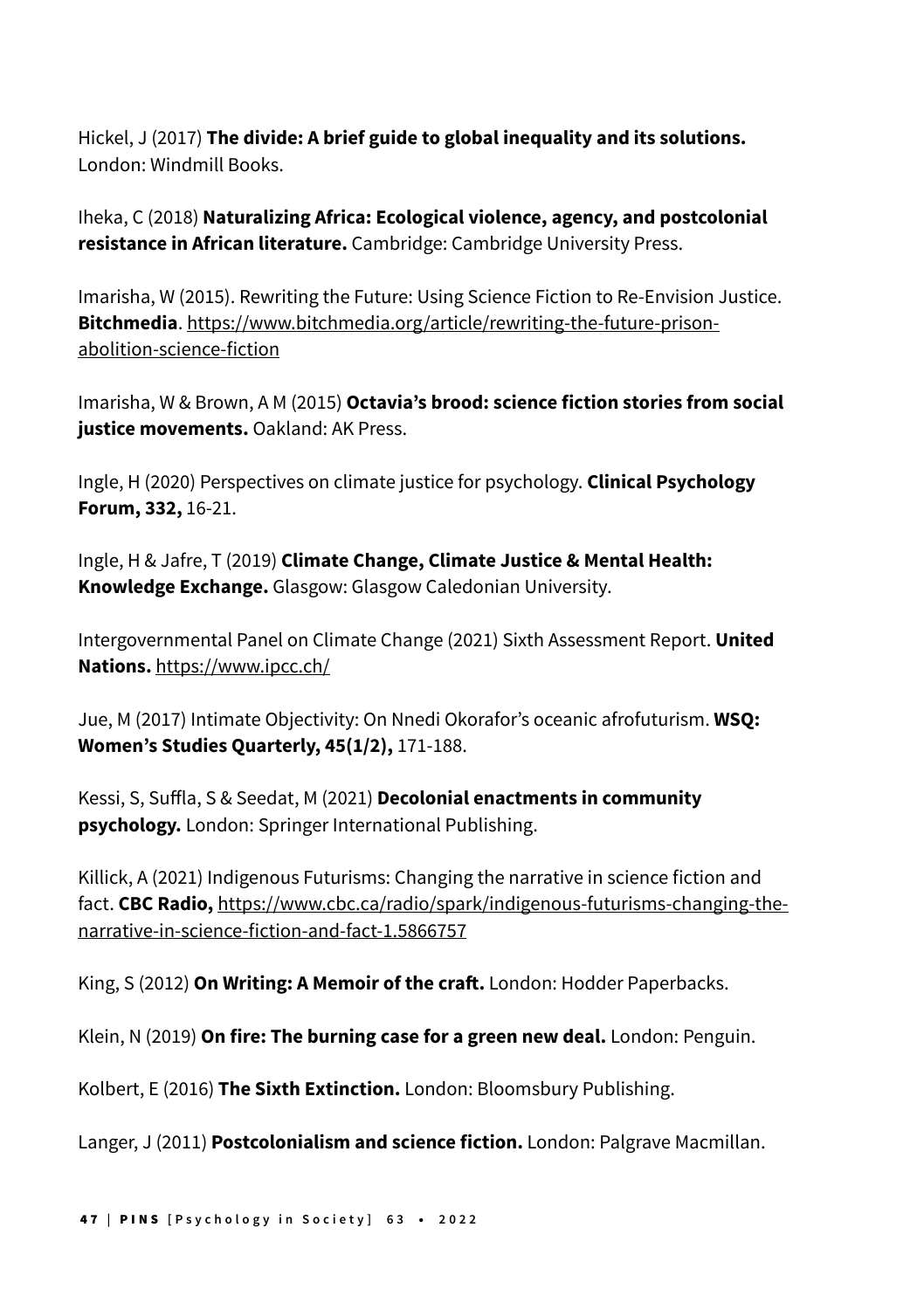Lau, U & Seedat, M (2016) Structural Violence and the Struggle for Recognition: Examining Community Narratives in a Post-apartheid Democracy. In Seedat, M,

Suffla, S & Christie, D J (eds) (2016) **Enlarging the scope of peace psychology.** Peace Psychology Books. London: Springer.

Lau, U, Suffla, S & Kgatitswe, B (2017) Catalysing Transformation through Stories: Building Peace in Recognition, Struggle and Dialogue. In Seedat, M, Suffla, S, & Christie, D J (eds) (2017) **Emancipatory and participatory methodologies in peace, critical and community psychology.** Peace Psychology Books. London: Springer.

Maio, G R, Haddock, G & Verplanken, B (2019) **The psychology of attitudes and attitude change.** New York: Sage.

March-Russell, P (ed) (2021) Decolonizing Science Fiction. **Foundation 139, 50.2.**  Liverpool: SF Foundation.

McDonald, P (2009) **The literature police: Apartheid censorship and its cultural consequences.** Oxford: Oxford University Press.

Marshall, G (2014) **Don't even think about it: Why our brains are wired to ignore climate change.** London: Bloomsbury.

Morton, T (2020) **The end of the world has already happened.** BBC Online. [https://](https://www.bbc.co.uk/programmes/m000cl67/episodes/player) [www.bbc.co.uk/programmes/m000cl67/episodes/player](https://www.bbc.co.uk/programmes/m000cl67/episodes/player)

Mzwakali, S (2021) Earth Day – A case for traditional knowledge to mitigate the planetary crisis. **Daily Maverick.** [https://www.dailymaverick.co.za/article/2021-04-21](https://www.dailymaverick.co.za/article/2021-04-21-earth-day-a-case-for-traditional-knowledge-to-mitigate-the-planetary-crisis/amp/) [earth-day-a-case-for-traditional-knowledge-to-mitigate-the-planetary-crisis/amp/](https://www.dailymaverick.co.za/article/2021-04-21-earth-day-a-case-for-traditional-knowledge-to-mitigate-the-planetary-crisis/amp/)

Nixon, R (2013) **Slow violence and the environmentalism of the poor.** Cambridge: Harvard University Press.

Rafaely, D & Barnes, B (2020) African climate activism, media and the denial of racism: The tacit silencing of Vanessa Nakate. **Community Psychology in Global Perspective, 6(2),** 71-86.

Rice J, Long, J & Levenda, A (2021) Against climate apartheid: Confronting the persistent legacies of expendability for climate justice. **Environment and Planning E: Nature and Space.** doi:10.1177/2514848621999286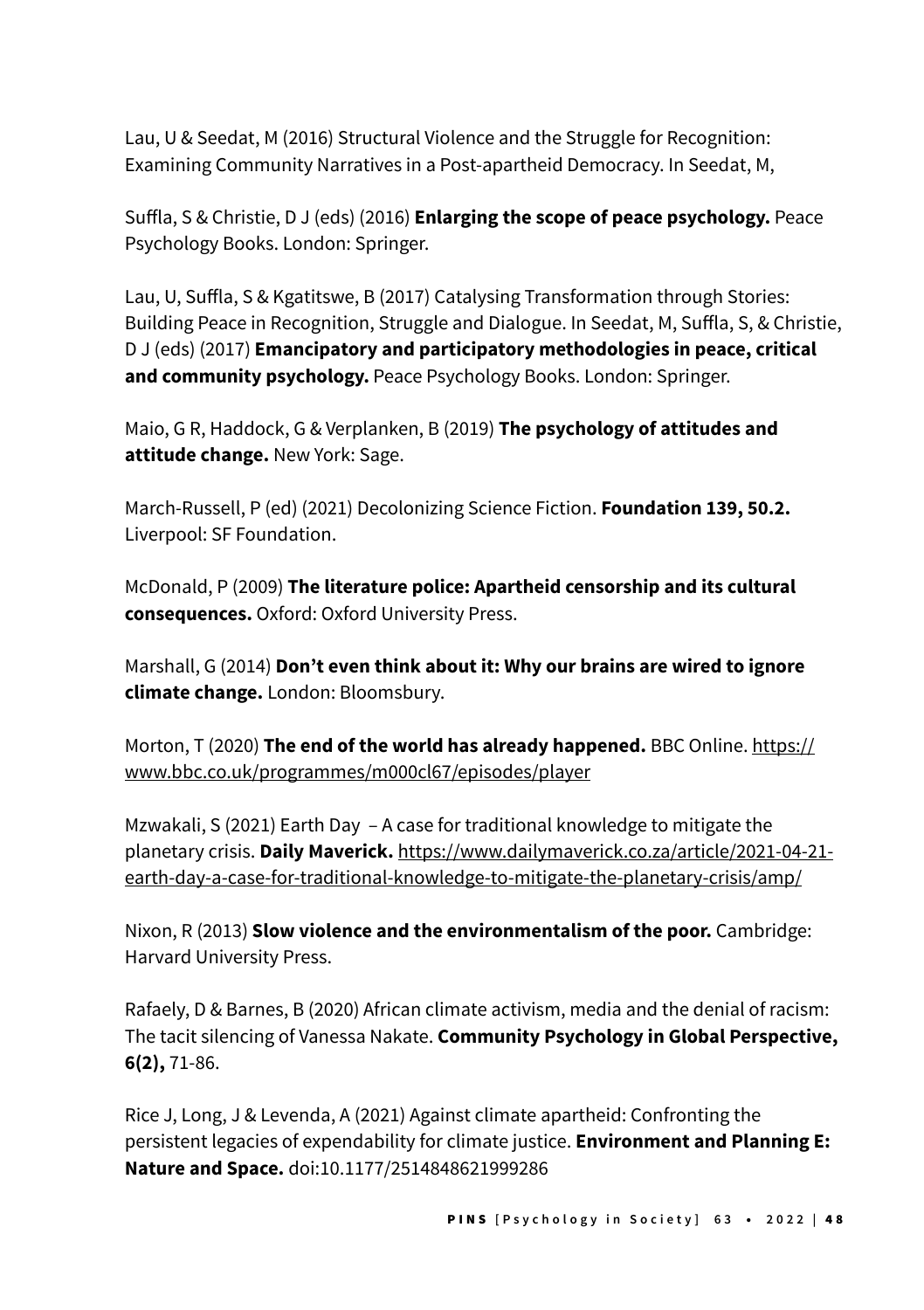Rieder, J (2012) **Colonialism and science fiction.** Middletown: Wesleyan University Press.

Robinson, K S (2021a) Imagining climate futures. **Harvard Business Review Podcast,**  <https://hbr.org/podcast/2021/07/imagining-climate-futures-with-kim-stanley-robinson>

Robinson, K S (2021b) A climate plan for a world in flames. **Financial Times,** 20th August.

SAHO (2016) Forced removals in South Africa. **South African History Online.** [https://](https://www.sahistory.org.za/article/forced-removals-south-africa) [www.sahistory.org.za/article/forced-removals-south-africa](https://www.sahistory.org.za/article/forced-removals-south-africa)

Saini, A (2019) **Superior: The return of race science.** New York: Harper Collins.

Scheba, S, Meyer, F, Benson, K, Karunananthan, M, Farr, V & Green, L (2021) 'New' technology, old deal: Cape Town's drip system plan will entrench water apartheid. **Daily Maverick.** [https://www.dailymaverick.co.za/article/2021-05-10-new-technology](https://www.dailymaverick.co.za/article/2021-05-10-new-technology-old-deal-cape-towns-drip-system-plan-will-entrench-water-apartheid/)[old-deal-cape-towns-drip-system-plan-will-entrench-water-apartheid/](https://www.dailymaverick.co.za/article/2021-05-10-new-technology-old-deal-cape-towns-drip-system-plan-will-entrench-water-apartheid/)

Schiff, B, McKim, A E & Patron, S (2017) **Life and narrative: The risks and responsibilities of storying experience.** Oxford: Oxford University Press.

Shiva, V (2016) **Water wars: privatization, pollution, and profit.** New York: Random House.

Shiva, V (2020) **Reclaiming the commons: biodiversity, traditional knowledge, and the rights of mother earth.** Sante Fe: Synergetic Press.

Sools, A (2020) Back from the future: A narrative approach to study the imagination of personal futures. **International Journal of Social Research Methodology: Theory and Practice, 23(4),** 451-465.

Sools, A, Triliva, S & Filippas, T (2017) The role of desired future selves in the creation of new experience: The case of Greek unemployed young adults. **Style, 51(3),** 318–336.

Streeby, S (2018) **Imagining the Future of Climate Change.** Berkely: University of California Press.

Subramaniam, M (2018) **Contesting water rights: Local, state, and global struggles.**  London: Palgrave Macmillan.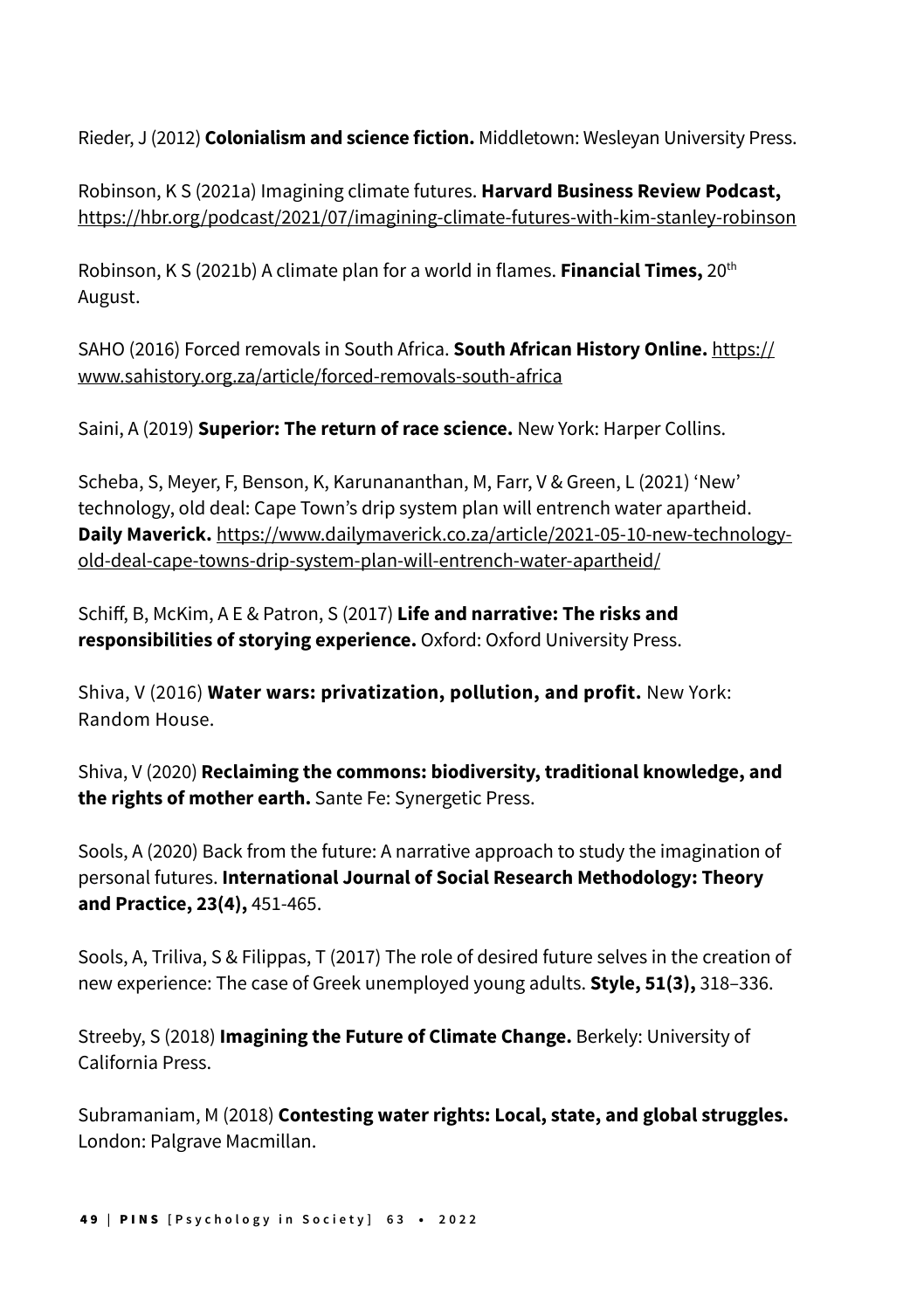Suffla, S & Seedat, M (2021) Africa's Knowledge Archives, Black Consciousness and Reimagining Community Psychology. In Stevens, G & Sonn, CC (eds) (2021) **Decoloniality and Epistemic Justice in Contemporary Community Psychology.**  Berlin: Springer.

Squire, C, David, M, Esin, C, Andrews, M, Harrison, B, Hyden, L-C & Hyden, M (2014). **What is Narrative Research?** London: Bloomsbury Academic.

Thomas, K, Hardy, R D, Lazrus, H, Mendez, M, Orlove, B, Rivera-Collazo, I, Roberts, J T, Rockman, M, Warner, B P & Winthrop, R. (2019) Explaining differential vulnerability to climate change: A social science review. **Wiley Interdisciplinary Reviews: Climate Change, 10(2):** Article e565.

Thomas, S R (2016) And so shaped the world. **Obsidian: Speculating Futures: Black Imagination & the Arts, 42 (1/2),** 3-10.

Unigwe, C (2019) Why are we ignoring the developing world's inspiring activists? **The Guardian,** [https://www.theguardian.com/commentisfree/2019/oct/05/greta-thunberg](https://www.theguardian.com/commentisfree/2019/oct/05/greta-thunberg-developing-world-activists)[developing-world-activists](https://www.theguardian.com/commentisfree/2019/oct/05/greta-thunberg-developing-world-activists)

Voskoboynik, D M (2018) **The memory we could be: Overcoming fear to create our ecological future.** New Internationalist.

Watts, J (2019) Environmental activist murders double in 15 years. **The Guardian,** https://www. theguardian.com/environment/2019/aug/05/ environmental-activistmurders-double

Weintrobe, S (2021) **Psychological roots of the climate crisis: Neoliberal Exceptionalism and the Culture of Uncare.** Bloomsbury Academic.

Whyte, K P (2018) Indigenous science (fiction) for the Anthropocene: Ancestral dystopias and fantasies of climate change crises. **Nature and Space, 1(1-2),** 224-242.

Wood, N (2020a) 'Slanted Truths': Fictional alternatives to save our futures. **Clinical Psychology Forum, 332,** 65-69.

Wood, N (2020b) Water wars: Whose side are you on? **Lesedi 14: The Water Issue: Turn on the Tap***.* Amnesty International (South Africa).